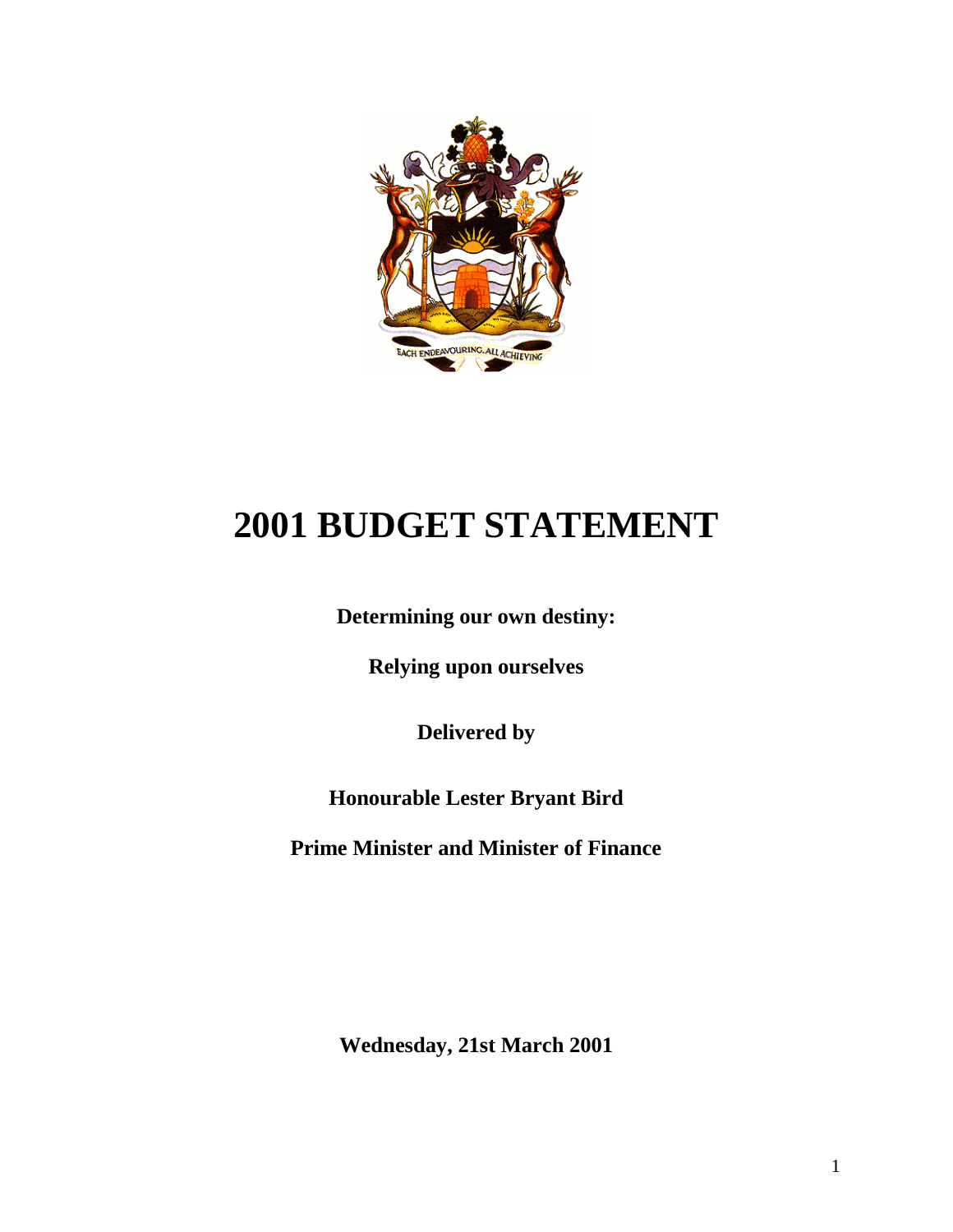### Madam Speaker

When my party came to office two years ago, we made eleven commitments that we said we would implement within five years. I am pleased to say that, despite the trials of a major hurricane in the first year and the legacy of other hurricanes in the previous four years, we have kept our word.

Over the last two years, we implemented several of these commitments. We improved infrastructure such as roads and utilities; we are improving the social sector in health; we are modernising the education system with hundreds benefiting from computer training and many others getting a university education through Government-funded scholarships; we are reforming the public sector; we are fighting crime vigorously and we had an independent review of the relationship between the Central Government and the Barbuda Council which has created machinery for a smooth relationship in the future.

This Budget will set us on the road to a modern and transparent financial system and the restoration of fiscal balance in keeping with another of those eleven commitments.

#### **Great strides in the Development Process**

Madam Speaker, as long ago as 1977, Dudley Seers, a noted development Economist, observed that:

"The questions to ask about a country's development are three: What has been happening to poverty? What has been happening to unemployment? What has been happening to inequality? If all three of these have declined from high levels, then beyond doubt there has been a period of development for the country concerned."

Madam Speaker, with respect to these three questions posed by Seers, Antigua and Barbuda can state unequivocally that we are at a stage of our development where unemployment is one of the lowest in the Caribbean, where poverty has been virtually eliminated, and where inequalities have been significantly reduced. Truly then, there can be no doubt that the process of development has made impressive strides in our country. It is true that this achievement has come at a cost but it has certainly placed Antigua and Barbuda in the category of 'high human development' as determined by the United Nations Development Programme (UNDP).

Antigua and Barbuda enjoys one of the highest standards of living in the Caribbean and amongst developing countries worldwide. This has been due in large part to the substantial investments, made over the years by the Government, in development projects. In this connection, we now have an extensive road network that is well maintained, a health care system that is effective, decentralized and continually being improved, and an education system that can now boast of producing a Rhodes Scholar in the person of Miss Karen-Mae Hill.

Those are good reasons for the nation to be proud.

Permit me, Madam Speaker, to share with Honourable Members of the House the most recent information we have on Antigua and Barbuda's status in terms of social development.

The UNDP's 1999 Human Development Report ranked Antigua and Barbuda at No. 38 among 173 nations in the world. The only Caribbean countries ahead of us are Barbados and the Bahamas at Nos. 29 and 31 respectively. Oil-rich Kuwait, from whom we have borrowed substantial amounts for airport and road rehabilitation, was ranked at No. 35.

Along with Canada, the United States, the United Kingdom, Japan and other major industrialized countries, Antigua and Barbuda is among the category of countries having "high human development". Trinidad and Tobago, Venezuela and Mexico, for example, are all in the "medium human development" category.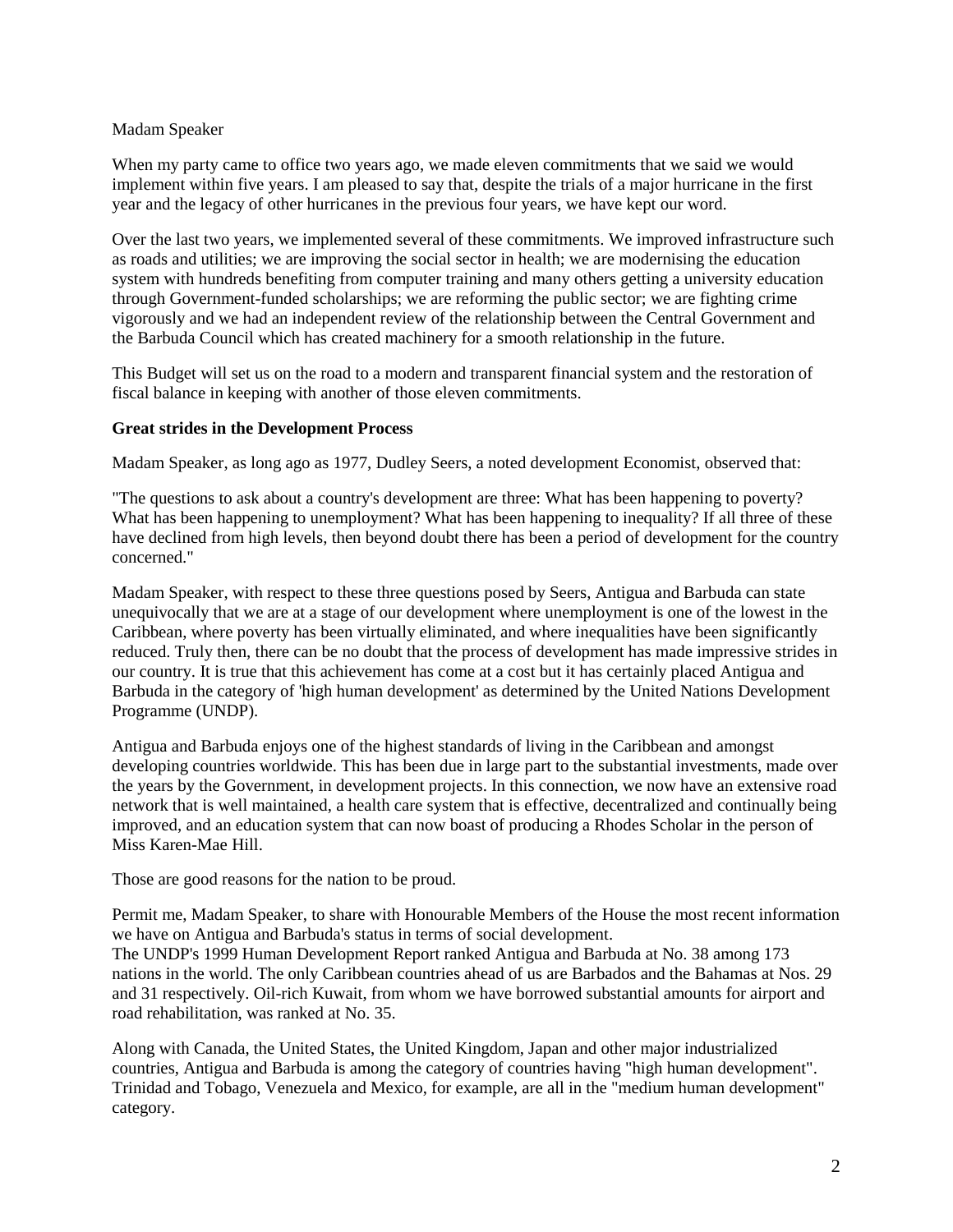What I am saying, Madam Speaker, is that on the Human Development Index which is a cross-country indicator of standard of living, Antigua and Barbuda ranks higher than most. Let us look at the specifics, Madam Speaker:

Life Expectancy at birth is 75 years. This is comparable to Canada which tops the Human development index at number 1.

Infant mortality rate is 17 per 1,000 live births, putting us in the same category as the industrialised countries in Europe.

Only 8% of our infants are born underweight, a figure comparable to the best in the world.

Strikingly, the percentage of our one-year-olds who are fully immunized against measles is 93%. Only Canada, the United States and some countries in Europe compare favourably with us.

The protein intake in our country is 90 grams a day, far ahead of the average in Latin America, Asia and Africa and many European countries.

Our adult literacy rate is 95%, while in many parts of the world it is as low as 20% with most of the world not reaching beyond 45%.

Those indicators of human development, Madam Speaker, are irrefutable testimony of the success of this Government's investments in improving the economic and social life of our people.

Let me share with Honourable Members of this House, Madam Speaker, one final assessment of the wellbeing of our country. And here, Madam Speaker, I shall quote directly from the International Monetary Fund's Report on Recent Economic Developments in Antigua and Barbuda, dated February 15, 2001. It reads:

"Antigua and Barbuda has a standard of living higher than the other independent member countries of the ECCB - its per capita income in 2000 is estimated to be US \$9,300, nearly twice the ECCB average."

In whatever way detractors may wish to twist it or turn it, Madam Speaker, it is undeniable that our country has done well. The facts and figures of the UNDP and the IMF speak for themselves. Our performance, thus far, has laid a solid foundation for us to ride-out the difficulties that our economy now faces.

#### **Development has a Price**

Madam Speaker, our economy is now confronted with problems because of two basic factors: The first is an unhelpful international environment that has affected both our tourism and financial services sector. The second is the high price that we have had to pay for our development. We had little aid and we were forced to finance our development from commercial borrowing while struggling to maintain employment in the public sector and the physical infrastructure of our country.

For some years now, Madam Speaker, aid to our country has been dwindling. In addition, our high per capita income has disqualified us from getting concessionary financing from the International Financial Institutions. We have been forced to borrow funds for our development and to repair our country from five successive hurricanes at commercial rates. Furthermore, we have faced higher costs for imports, especially petroleum products, at a time when our biggest earner, tourism, has declined because of the disastrous effects of five hurricanes.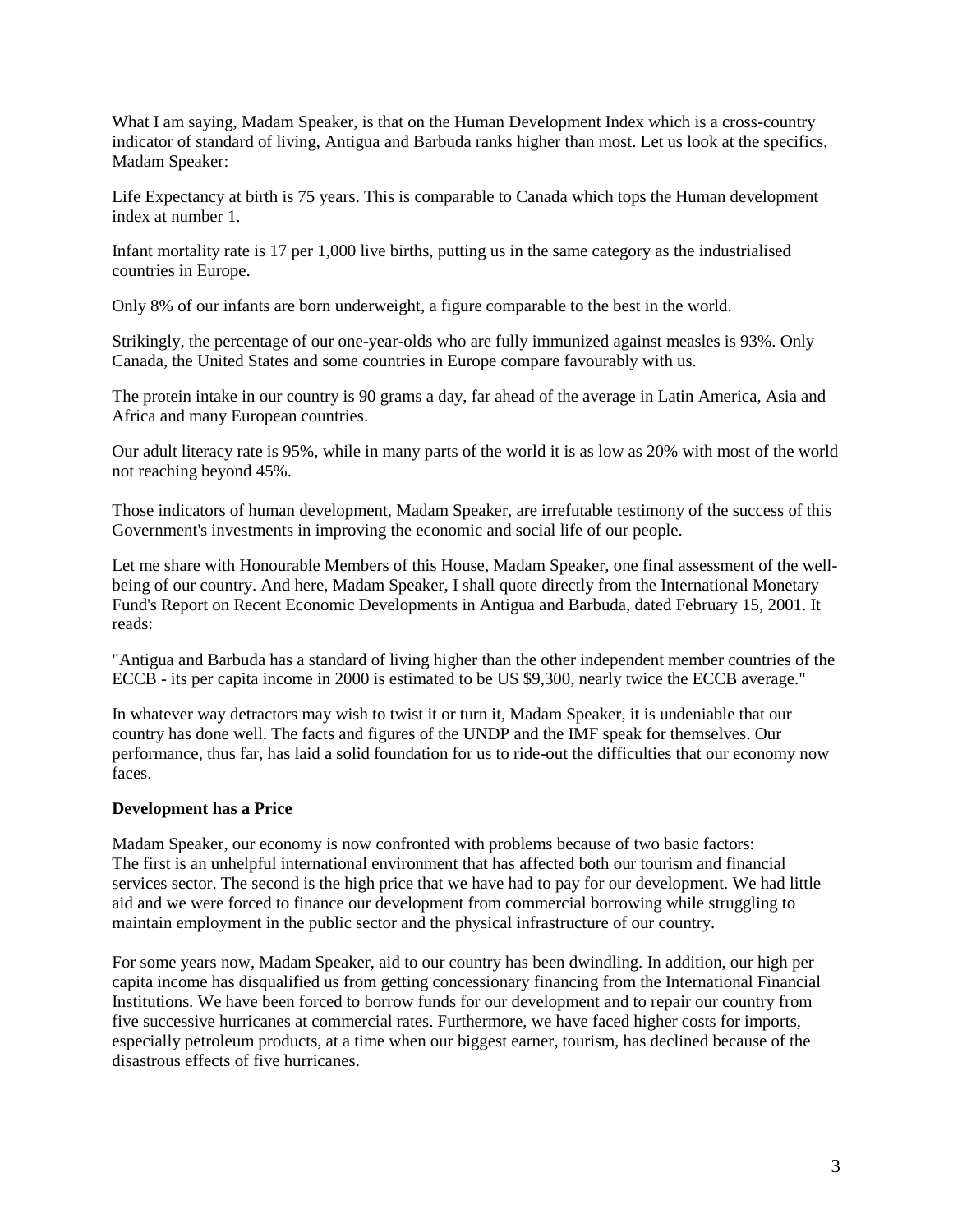Nonetheless, throughout the difficulties of the last few years, Government has maintained a high level of employment in the public sector and has continued to invest heavily in health, education and infrastructure particularly roads.

Madam Speaker, the cost of the development we have enjoyed has been high and there are still costs to be incurred as we continuously strive to improve. Recently, the Government found it necessary to incur further liabilities with respect to the construction of the Mount St. John Medical Centre, improvements at the Antigua State College, and upgrading works at V.C. Bird International Airport. Substantial costs have also been incurred in respect of the new Vegetable Market and the Vendors' Mall. Expenditures of this sort, Madam Speaker, are to be viewed as the necessary underpinnings of the high standard of living to which Antiguans and Barbudans have become accustomed, and which some of us now take for granted. Nonetheless, Madam Speaker, this Government is concerned not only with development, but with 'Sustainable Development'.

It is against this background that this Budget must be viewed. We have arrived at the point where, **if we are to continue to determine our own destiny, we have to rely upon ourselves**. This means, Madam Speaker, that as a people we have to be prepared to make sacrifices; to work harder; to be more disciplined; and to contribute meaningfully to the cost of the development we have so obviously enjoyed.

# **The International Backdrop to the Budget**

Let me now, Madam Speaker, set the Budget in its contextual framework in the global economic environment which has always influenced the Caribbean in terms of trade, investment and growth.

The world economy in the latter half of last year experienced a significant decline in the rate of growth.

In the United States, this slow-down has led to the loss of thousands of jobs, with technology-based companies as major casualties. Indices are registering a steady decline in consumer confidence and this trend has major implications since consumer spending fuels two-thirds of the U.S. economy.

Japan, the world's second largest economy, produced a comparatively weak performance over the same period with economic growth estimated at 1%. The economic outlook for Japan remains rather uncertain for the immediate future, as indicated by an increase in the overall volume of inventories and by a decline in industrial output of 3.9% in the month of January 2001.

In the European Union despite moderate economic growth and attempts to stabilize the Euro, especially during the third quarter of 2000, the value of the Euro declined for most of the year.

The value of stocks on the global market has also declined and many investors have lost a great deal of money.

Finally, the price of oil rose in the first half of 1999 and continued into 2000, as rising demand accompanying global economic expansion continued to outstrip global supply. High oil prices led to undesirable consequences for inflation and for the balance of payments of oil-importing countries.

It should be obvious from this scenario that the international economic environment is not helpful to our circumstances. It underlines the point that, **if we are to continue to determine our own destiny, we have to rely upon ourselves.** 

#### **The impact of the International Environment**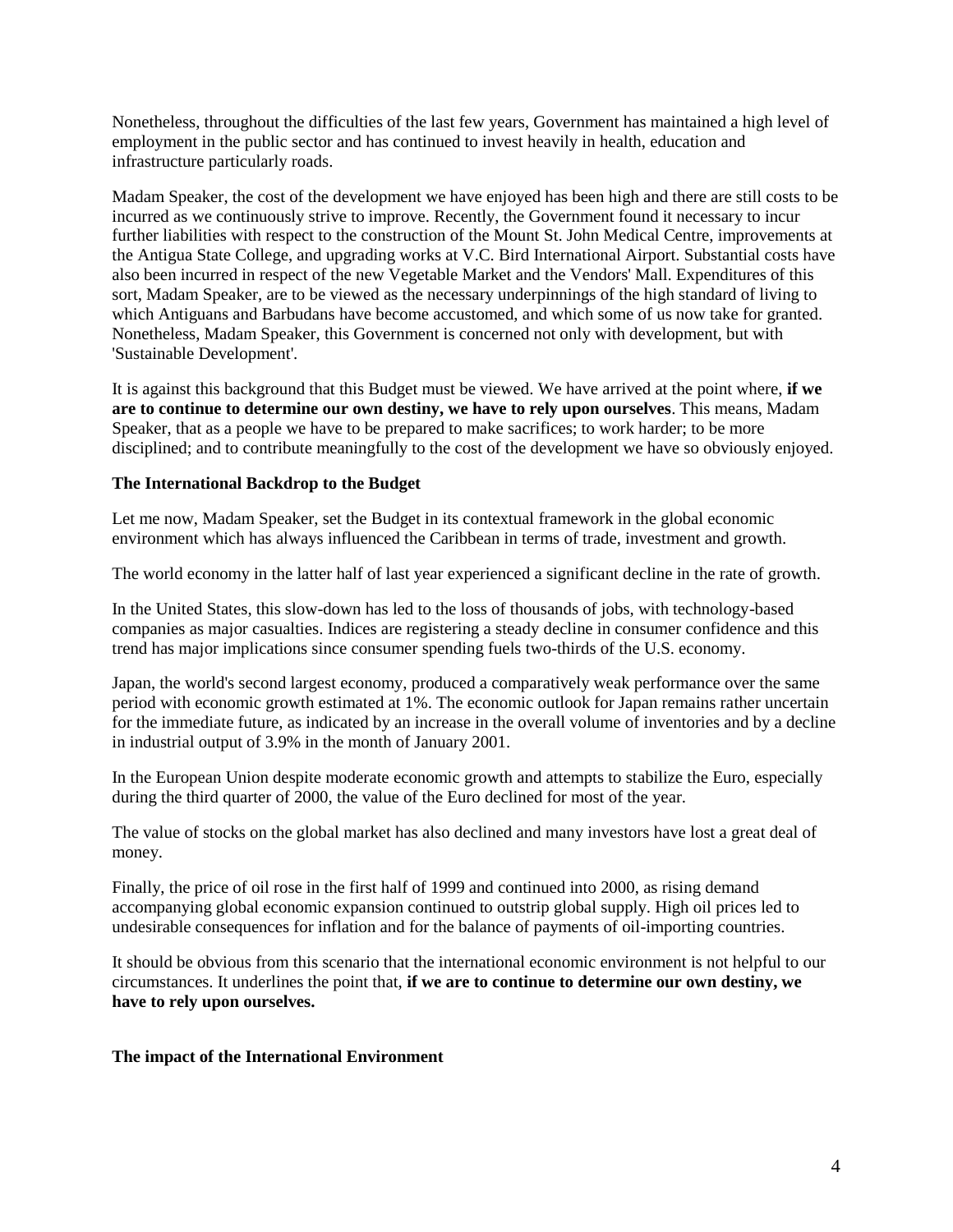Madam Speaker, Antigua and Barbuda views the international environment as presenting both threats and opportunities.

Official policies and multilateral rules governing trade in commodities have dislocated the region's traditional exports, as has happened in the case of bananas, sugar and rum. We are very much aware of how income changes in North America and Europe affect our vital tourism sector.

Last year, our rate of economic growth was one percentage point lower than it was in 1999. The fact is, Madam Speaker, that our tourism industry has not yet recovered to the levels achieved in 1994.

The number of stay-over visitors in 2000 was actually 11.9% less than in 1994. We must bear in mind, however, that since 1994, the country has been battered by successive hurricanes: in 1995 Luis and Marilyn caused widespread damage to economic and social infrastructure as well as to hotels and other tourism facilities. The recovery in tourism between 1996 and 1997 was again shattered by Hurricane Georges in 1998 and thrown further off course by Jose and Lenny in 1999.

With the resilience of the people of Antigua and Barbuda and the sound leadership of Government, the process of recovery in tourism and the general economy recommenced in 2000. It is therefore not encouraging to learn that in 2001 economic activity and income growth in North America and Europe are likely to slow down. The outbreak of foot and mouth disease on the farms in the United Kingdom and France is also bad news. Those who derive their income from farms will forego holidays abroad to help cover the loss of income they will clearly suffer.

It is also not encouraging to learn, Madam Speaker, that China is likely to capture an increasing share of the tourism market in the years ahead, thus adding to the competition currently faced from Cuba, the Dominican Republic and other non-traditional destinations.

To counter these potential threats in the external environment, we shall have to accelerate our efforts to develop the tourism sector and put more financial and human resources into promotion and marketing activities. At the same time, we need to bear in mind that economic expansion, albeit at a slower rate, is expected in the industrialized countries from which we derive the bulk of our tourism receipts. We can therefore position our tourism industry and the general economy to take advantage of such growth.

Madam Speaker, efforts to diversify the economy and reduce excessive reliance on traditional sectors, such as tourism, can be seriously impeded by external events. Nowhere is this clearer than in the stance of the Organisation for Economic Cooperation and Development (the OECD) on the operations of financial services sectors in countries like ours.

Since 1982, we have been encouraging development of a financial services sector as a way to diversify our economy, provide additional jobs, generate government revenue and earn foreign exchange. Now, because it is perceived that our efforts compete favourably with theirs, the OECD countries are threatening to impose sanctions against us unless we comply with their demands to re-engineer our entire financial services sector, both domestic and offshore, as well as Internet gaming and the Free Trade Zone.

It is important to emphasise that the OECD's stance has nothing to do with money laundering which is being dealt with at a global level by the Financial Action Task Force (FATF).

Antigua and Barbuda passed the 25 criteria established by the FATF and was found to be fully cooperative in the fight against money laundering.

Notwithstanding the difficulties being posed by the OECD countries, it is our intention to continue to diversify the economy from near total dependence on tourism into development of financial and other services. Already, we have done much to strengthen the regulatory, supervisory and enforcement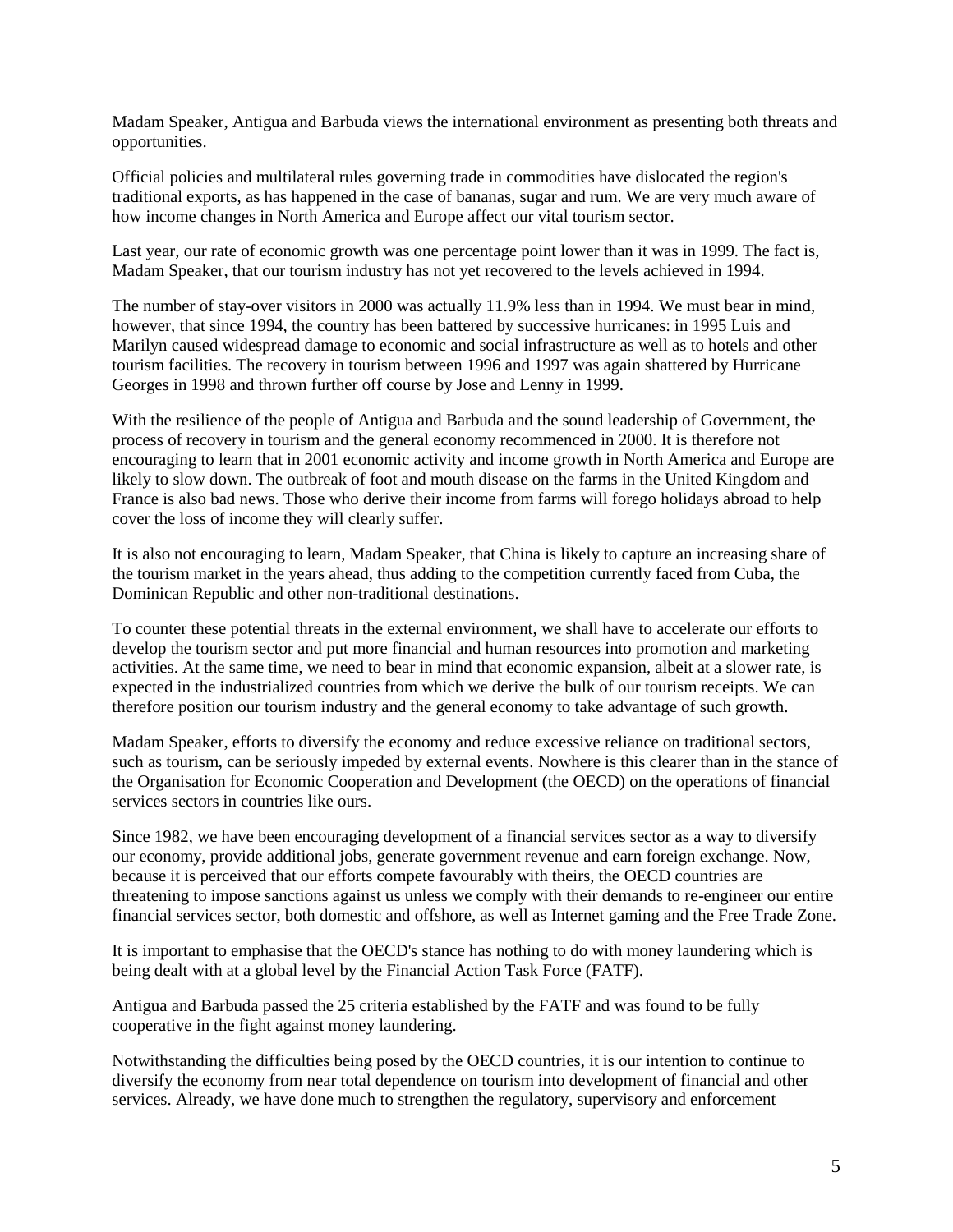framework of the financial services sector and we shall continue to do so in the interest of enhancing our competitiveness and our status as a responsible jurisdiction.

Another area of opportunity in the external environment, is the potential for establishing informaticsbased enterprises. Antigua and Barbuda has a well-educated labour force and with further skills-training such as is being offered currently at the Free Trade and Processing Zone Training Institute, we can take advantage of business opportunities associated with information processing and retrieval. It is Government's intention, as part of its fiscal stabilization and adjustment efforts, to put more resources into training in information technology.

Madam Speaker, our policy response to the increase in oil prices last year was one that sought to cushion the negative effects on the domestic economy. Apart from the re-introduction of the 30 cents per gallon on gasoline which had been removed earlier, retail prices for fuel products remained unchanged. By not passing on the oil price increases to consumers, we were able to contain inflation at such a low level that the country experienced virtual price stability in 2000. However the cost of doing so was diminution of government revenue from Consumption Tax on fuel products and further tightening of the fiscal position. In the case of electricity tariffs, the rising cost of production resulting from the sharp increases in oil prices, eventually caused the Antigua Public Utilities Authority (A.P.U.A.) to increase its charges to consumers.

Madam Speaker, the increases in international oil prices last year would have exerted upward pressure on import prices and hence would have had some adverse effects on our balance of payments and imputed foreign reserves. However, the overall effect on Antiguans and Barbudans was minimal as evidenced by the Consumer Price Index which showed no increase on the average price of all items. Over the years, Madam Speaker, this Government has consistently pursued the highest possible standard of living for all Antiguans and Barbudans and, with equal persistence, we have resolutely sought to protect that standard of living from external shocks.

Notwithstanding the tightening fiscal position of the Government, the population of this country continued to enjoy a standard of living unsurpassed by any of our regional neighbours. Indeed we have provided a safe haven and gainful employment for many immigrant workers from the region. Over the next year, however, we cannot continue to be so generous and emphasis will be placed on employing locals first and offering employment to non-nationals only in cases of need.

# **Fiscal Responsibility**

Madam Speaker, we come to the matter of how we tackle the difficulties with which we are faced at present so that we can sustain development for the future in a way that leaves us in charge of our own destiny and not pawned to the interests of bigger countries.

The central objectives of this Budget are:

- the collection of revenues that are legitimately due to the State so that regular and sustained payments can be made on debt owed to both local and international creditors,
- the implementation of measures that will compensate Government for revenues that will be lost as a result of compliance with requirements by the World Trade Organisation and the Caribbean Community and Common Market for the elimination of duties on a range of imported items;
- the achievement of a realistic level of balance between Government expenditure and Government revenue;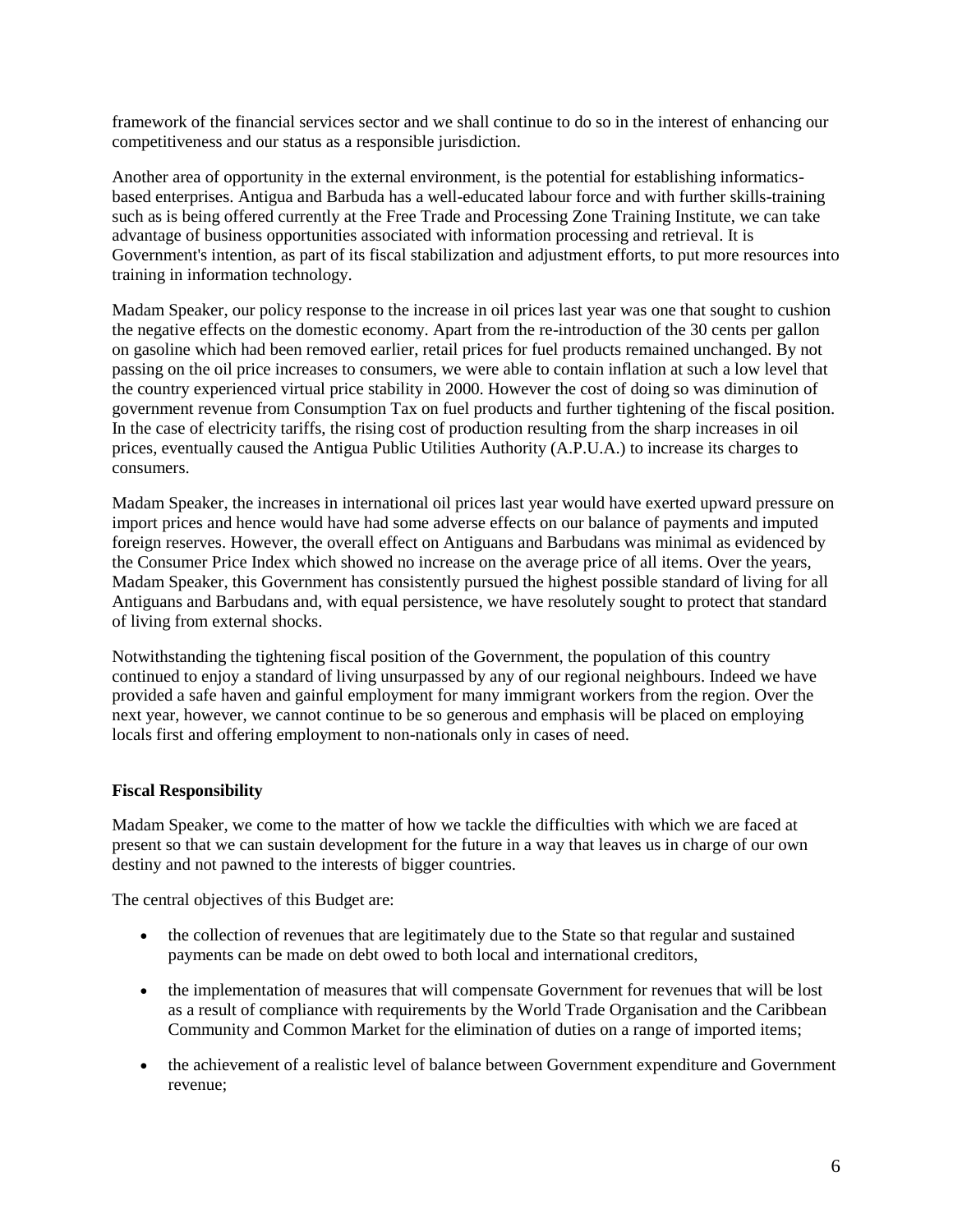continued investment in the education and training of our young people and the provision of health services for all.

Madam Speaker, the revenue targets reflected in the Budget are optimistic and based on the assumption of moderate expansion of the economy in 2001.

They will challenge the tax administrators, especially in the Inland Revenue Department and the Customs and Excise Division, to collect the monies legitimately due to the State.

As far as the estimates of expenditure are concerned, these fairly represent the projected discretionary and non-discretionary obligations of Government.

It should be pointed out, however, that the budgetary provisions for salaries and wages of non-established workers are predicated on a reduction of the usual annual outlay. We will achieve this by putting in place a number of expenditure control measures, amongst which are:

- No further employment, apart from exceptional circumstances
- The discontinuation of ad hoc increases to salaries of Established posts
- The discontinuation of ad hoc increases to salaries and wages of Non-established positions
- The amalgamation and downsizing of Government work programmes
- An analysis of each Ministry and Government department to ensure that each post is necessary and that people are all productively employed. Where it is found necessary, there will be retrenchment.

These measures are expected to reduce payroll expenditures in 2001 by approximately \$23.0 million. They follow the policies introduced at the beginning of this year when the Government introduced a 12 point stabilization programme.

The programme included, amongst other things, a freeze on employment and rates of pay, as well as downsizing of the work experience programmes most of whose participants have been placed in private sector businesses but are paid by the Central Government.

In the case of the Vocational Training Scheme, 321 persons are currently placed in private firms and companies. Last year, this programme cost the government \$7.2 million.

Over the years, Madam Speaker, Government has sought to spread the benefits of economic growth and development over all segments of the population and to provide a social safety net for vulnerable groups. In the absence of the sort of welfare mechanisms found in some industrialized countries, Government from time to time has used employment opportunities in the public sector as a tool for poverty alleviation. The offer of gainful employment has the advantage of sustaining human dignity in a way that some alternative welfare mechanisms do not. Part of the problem, Madam Speaker, is the slow rate of job creation in the Antigua and Barbuda private sector. Indeed, had it not been for substantial public investments over the past decade, and the creation of financial and non-financial public enterprises which served as catalysts for economic activity in the private sector, the level of unemployment would have risen to a point where it would have threatened social stability and jeopardized the high standard of living that we almost take for granted these days.

Madam Speaker, Government's need for labour to provide public goods and services became commingled with welfare considerations and the need to provide jobs for school leavers, single mothers and other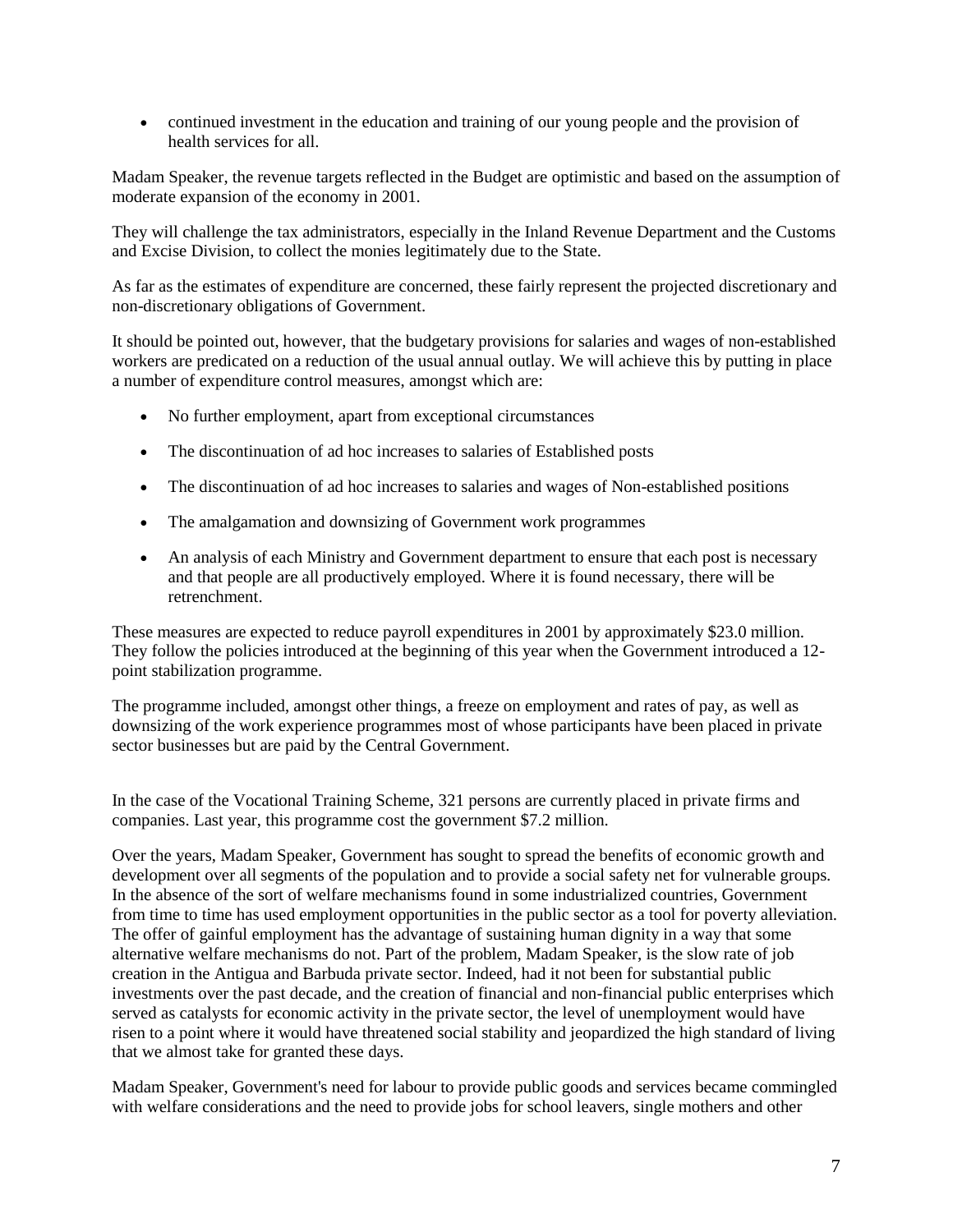vulnerable groups in our society. Though our intentions were clearly sound, we cannot continue them in the present global economic climate that is adversely affecting our own situation.

In a world where official aid has virtually disappeared and credit is expensive for countries like ours with severely limited natural resources, we must change with the times or run the risk of jeopardizing all our past gains.

Madam Speaker, the time has come for our people to be more self-supporting through our own efforts and contributions; we can no longer look outside our borders for generosity.

#### **The Role of the Private Sector**

Madam Speaker, it is now time for private sector organizations and businesses that have been so critical of our employment practice, to further demonstrate their commitment to the overall development of our country, by employing individuals that have benefited from public sector training and experience. A number of Antiguans and Barbudans are presently attached to businesses, but are compensated by the government through its work programmes. These nationals are, for all intents and purposes, gainfully employed in the respective businesses and making substantial contributions to their growth. We are therefore challenging such businesses to assume responsibility for these salaries and wages which are, in fact, a form of government subsidy to the business sector.

In 1999, actual expenditure with respect to the work programmes was \$8,169,867.00. The preliminary estimate of actual expenditure for 2000 is \$9,374,348.00.

Madam Speaker, we have been enjoying the fruits of public development expenditures; now is the time for all of us to contribute to its real cost. If we fail to do so, we shall run the risk of losing all the years of development that we have gained.

#### **Overview of the Economy**

I would like now to take an overview of the economy.

As I indicated earlier, Madam Speaker, the slowdown in economic activity experienced last year, was associated with relatively weak performance in the tourism sector.

For the year 2000, preliminary data have indicated an 18.9 % expansion in the number of visitor arrivals to 634,307, in contrast to the 1.3% decline for 1999. However, the growth in visitor arrivals was reflected largely in the 31.4% increase in cruise ship passengers to 427,436 in contrast to the 3.2% decline over the previous year. In the stay-over category, the number of visitors declined over the year 2000 by 0.48% from 207,862 in 1999 to 206,871 for the year 2000.

We have already begun to inject additional human and financial resources into the development and promotion of tourism. But, I have to stress the point that competition is stiff and getting stiffer.

Let me read a section of a letter from, Signature Vacations, a large Canadian tour operator, to a hotel here written on March 1st this year. It says:

"We all know the cost of doing business in Antigua exceeds the same cost in Cuba or Dominican Republic but, unfortunately, the consumer does not care. If a sun and sand holiday can be purchased for half the cost of a holiday to Antigua at a similar quality hotel, the consumer will of course choose the less expensive product".

I mention this letter, Madam Speaker, to underscore that the high cost of doing business in Antigua and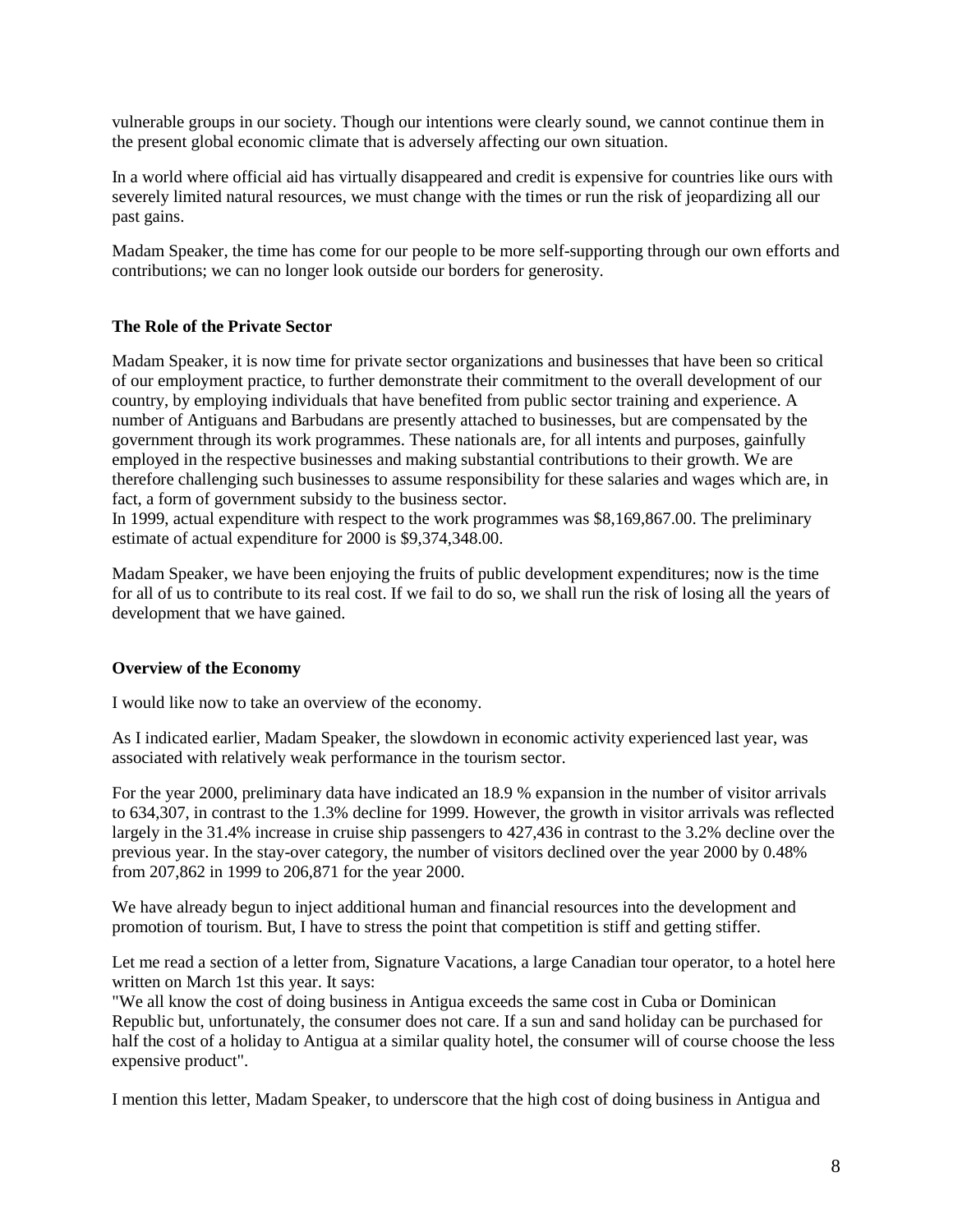Barbuda because of our wage levels, places us at a less advantageous position than our competitors. This is a problem that has to be addressed collectively by the Government, the trade unions and the private sector, or we will find ourselves unable to maintain a respectable share of the tourism market. Consequently, our economy will wither. This problem is urgent and it needs urgent and responsible attention from all concerned.

Madam Speaker, agricultural production recovered moderately following the widespread damage caused in the last quarter of 1999 by hurricanes Jose and Lenny. The recovery, however, was limited to the crops and fishing sub-sectors, which rose by 3% and 4% respectively. During the year, the governments of Antigua and Barbuda and Cuba signed an Agreement designed to facilitate technical assistance in the growing of tobacco and the establishment of a cigar factory, as well as other agricultural production, and construction of mini-dams.

In the manufacturing sector, output rose by 3% compared to 4% in the previous year. Most of the growth was due to the production of beverages, construction materials and furniture, mainly for domestic consumption.

The level of activity in the construction sector remained buoyant throughout the year. Public sector investment activity included work on the Mount St. John Medical Centre, a parallel taxi -way and parking apron at the V.C. Bird International Airport, the Vendors' Mall and road rehabilitation.

In the Private Sector, work continued on residential and commercial property including the Antigua Commercial Bank office complex, the sports-tourism facility at the airport, and a large office complex which is intended to house Government Ministries and Agencies.

Inflation in Antigua and Barbuda, as measured by the Consumer Price Index, fell from a period average of 3.3% in 1998 to 1.1% in 1999 and to near zero in 2000. Controlled petroleum prices cushioned domestic consumers against much of the impact of rising international oil prices. On the upside, Madam Speaker, low inflation also helped to moderate wage demands in recent labour negotiations.

Following the passage of Hurricane Georges in 1998 and Jose and Lenny in 1999, Antigua and Barbuda's fiscal position deteriorated further in 2000. Higher capital expenditure was required to repair social and economic infrastructure in the aftermath of those hurricanes.

The combination of higher capital expenditure and increased current expenditure mainly for salaries of Government employees contributed to an overall deficit of 12.0% of GDP by the end of 2000. The deficit was financed mainly by additional borrowing and further accumulation of domestic and external arrears. Increasingly, domestic financing was secured through the earmarking of specific revenues, thus exacerbating the problem of budgetary inflexibility. Delayed implementation of revenue measures announced in the 2000 Budget, including the amended Property Tax and the 2% Tax on Gross Income of unincorporated businesses, resulted in revenue shortfalls even as current expenditure continued to rise. By the end of 2000, supplemental budgetary provisions by way of Advance Warrants had risen to EC\$81.9 million.

#### **Debt rescheduling and payments**

I turn now to the debt situation. At the end of fiscal year 2000, Madam Speaker, the total outstanding debt of the consolidated public sector was approximately EC \$1.6 billion, consisting of EC\$1.2 billion in external obligations and EC\$0.4 billion in domestic debt. These figures include liabilities both of the Central Government and of the statutory bodies and wholly-owned government corporations.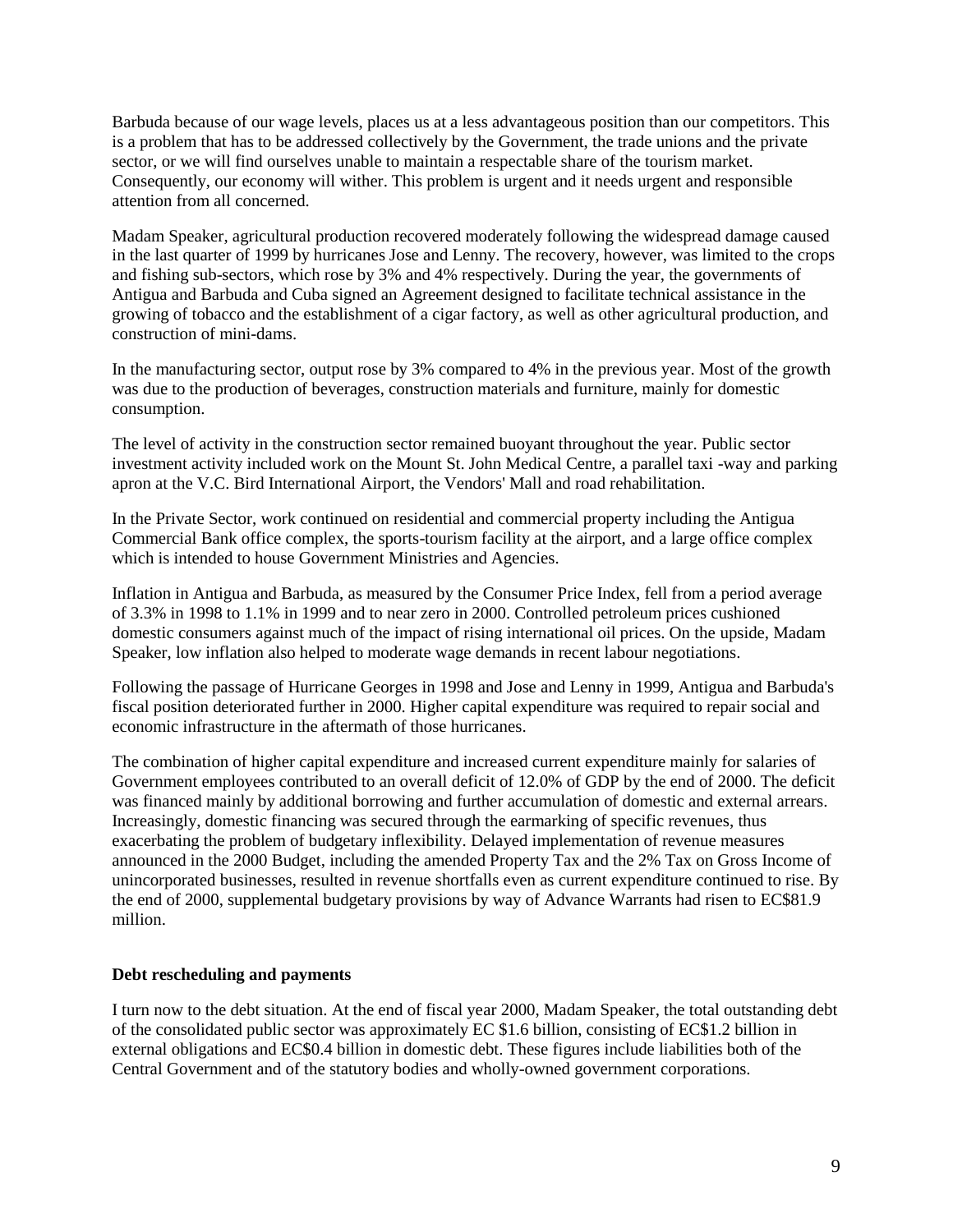The debts were incurred to finance our harbour and airport facilities, our road network, electricity and water supply, telecommunications system, clinics and hospitals including the new Mount St. John Medical Centre which will be completed this year, schools and vocational training centres, the Antigua State College, police stations, Courts, and quarters for the Antigua and Barbuda Defence Force; as well as direct investments in productive sectors of the economy, including the Royal Antiguan Hotel, Rex Halcyon Cove Hotel, the Heritage Quay Hotel and Tourism Complex, and the Holiday Inn Hotel property at Mamora Bay, which eventually became the prestigious St. James' Club.

Madam Speaker, the **external** current account deficit is estimated to have decreased to about 13 percent of GDP in 2000. There was an increase in the net inflow of external capital associated mainly with the financing of Mount St. John Medical Centre, upgrading of the airport and reconstruction of roads. Nevertheless, the overall deficit of the Balance-of-Payments widened further in 2000 to 3.1% of GDP. The deficit was financed by negotiated write-offs of bilateral debt and a decline in imputed foreign reserves.

The rescheduling of public sector debt with Italy in 1998, the restructuring of official bilateral external debts with France in 1999 and the United Kingdom in 2000, as well as renegotiation of a large commercial debt with DEVCON International in 2000, further reduced Antigua and Barbuda's external arrears to about 16.25 percent of GDP by year's end 2000, down from 84.5 percent in 1996. All the 1999- 2000 rescheduling resulted in lower interest rates; the U.K rescheduling also included a write-off of interest arrears.

# **Tax implementation delayed**

Madam Speaker, with the aim of promoting better fiscal performance, the Government of Antigua and Barbuda took important steps in 2000 towards improving the tax system. These included introduction of an amended Property Tax regime and a 2% Tax on Gross Income of unincorporated businesses.

Effective implementation, however, did not occur until 2001 and the earlier estimates of incremental revenue have been revised downwards. Consequently, Madam Speaker, the Budget for fiscal year 2001, projects Property Tax revenue at \$14 million and estimates a yield of \$12 million from the 2% Tax on Gross Income.

Also reflected in the Budget 2001, Madam Speaker, are several other measures designed to address the problem of fiscal imbalance on both the revenue side and the expenditure side. These measures will be explained in greater detail when we examine more closely the Recurrent Estimates of Revenue and Expenditure for the year 2001.

In keeping with our commitment to institutional strengthening with respect to our Tax Administration, the Government of Antigua and Barbuda has obtained the services of tax consultants through a programme of technical assistance with the Government of India. In this regard, three consultants have been attached to the Inland Revenue Department where they have been strengthening our administration and collection of taxes.

# **Programme Budgeting Introduced**

Madam Speaker, consistent with our promotion of fiscal responsibility in the public sector, is our adoption of the principles of Programme Budgeting, which are reflected in the new format of the Antigua and Barbuda Estimates for fiscal year 2001.

We are of the view that the philosophy underpinning the principles of Programme Budgeting, transparency and accountability, are preferable to the line item approach that has been utilized in prior years. Ministries and government departments are now required to define their missions, determine the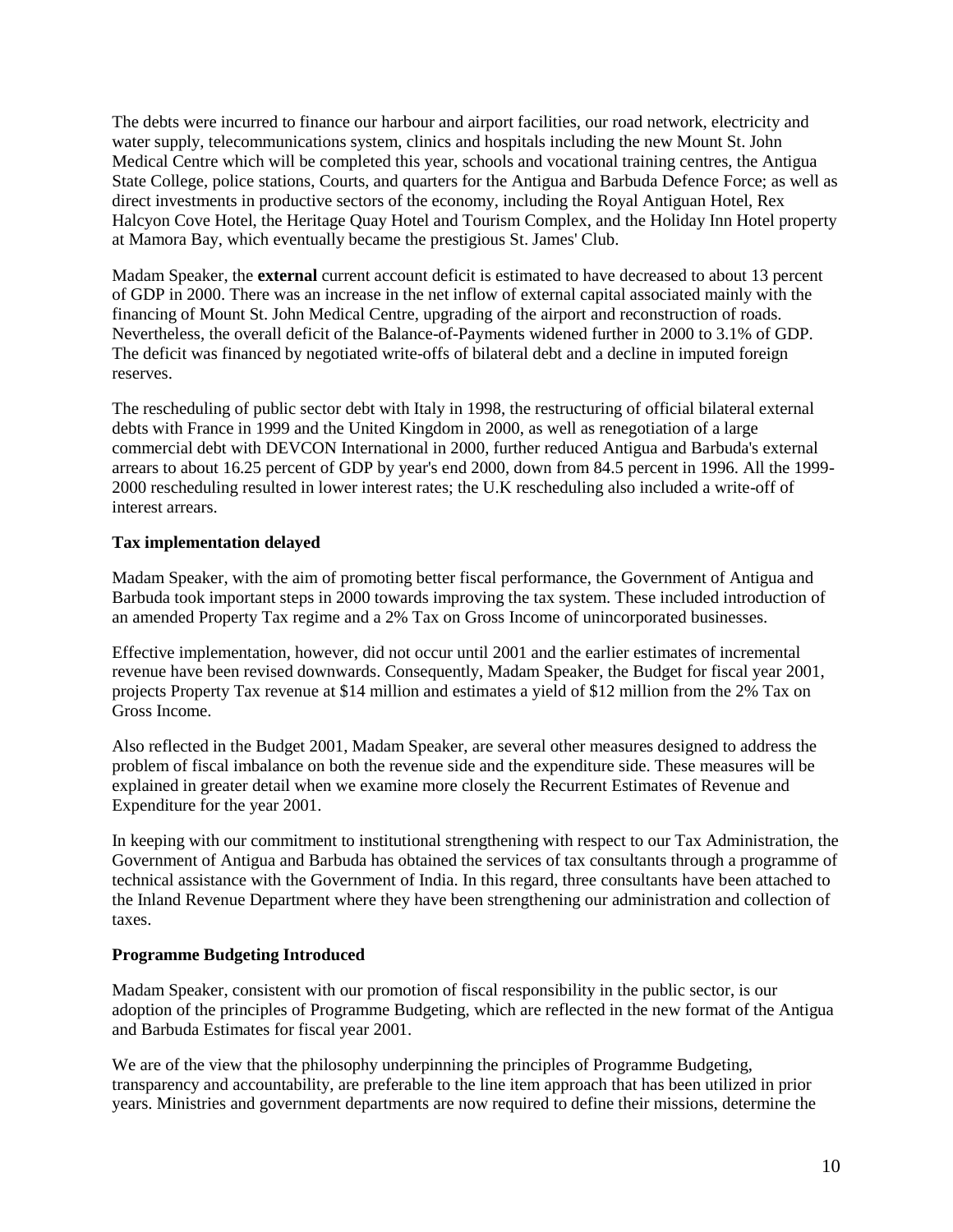programmes and activities that would facilitate the realization of goals, and to cost these programmes and activities.

The adoption of the Programme Budgeting format is indicative of the maturing process that the Government is undergoing with respect to the management of its finances.

Madam Speaker, whereas line item budgeting focuses on inputs, Programme Budgeting is output-driven with the emphasis on achieving predetermined policy objectives. Permanent Secretaries and Heads of Departments, under the current approach, will be more directly accountable for the performances of their respective Ministries and Departments, and this, in turn, should lead to the development of improved systems of monitoring and control at the Ministry level.

While Programme Budgeting entails some devolution of financial authority from the Ministry of Finance to programme managers in the spending ministries, it has the compensating advantage of establishing quantifiable objectives and promoting an ethos of accountability for the achievement of those objectives. This year, we have implemented the basic format and structural aspects of Programme Budgeting. During the course of the year, we shall continue the process of defining activities and quantifying programme objectives, which in turn will help to make government operations more explicit and transparent while holding managers and supervisors accountable for the achievement of measurable objectives.

#### **Recurrent Revenue and Expenditure**

Permit me now, Madam Speaker, to highlight certain details of the Estimates of Recurrent Revenue and Expenditure for fiscal year 2001. **Recurrent revenue for the year 2001 is budgeted at \$503,109,112**. This consists of Direct Tax Revenue, Indirect Tax Revenue, and Non Tax Revenue in the respective amounts of \$79.2 million, \$353.0 million and \$70.8 million.

With respect to Direct Tax Revenue, taxes on income and property account for over 96% of this category of revenue. Property Tax in the amount of \$14 million is estimated for collection this year on the basis of a revised method of assessment and a broadening of the tax net to include properties that were not previously assessed.

In respect of taxes on income, the Tax on Gross Income of Unincorporated Businesses (2%), is estimated to yield \$12.0 million this year. This revenue measure was designed to improve tax compliance among businesses that exist as sole proprietorships and partnerships. It is an attempt by the Government to distribute more equitably the tax burden amongst those who benefit from the expenditure of tax dollars on economic and social infrastructure.

Madam Speaker, ever since the abolition of Personal Income Tax, the government has relied on indirect taxes for the major portion of its revenue. The budgeted amount of \$353.0 million represents just over 70% of total recurrent revenue. This revenue category consists mainly of Import and Export Duties, Consumption and Custom Service taxes, and Embarkation and Cruise Passenger taxes. Import Duties, Consumption Tax and Custom Service Tax account for just over 61% of indirect taxes.

With respect to projections for Consumption Tax on fuel for 2001, there is expected to be an easing of oil prices on the world market this year even though the OPEC countries decided a few days ago to cut production. Prices will remain stable in a region just above the 1999 average and below 2000 average prices. This is why Consumption Tax on fuel products has been projected at EC\$24.0 million, slightly higher than last year's total of EC\$22.2 million but not as high as the 1999 total of EC\$35.4.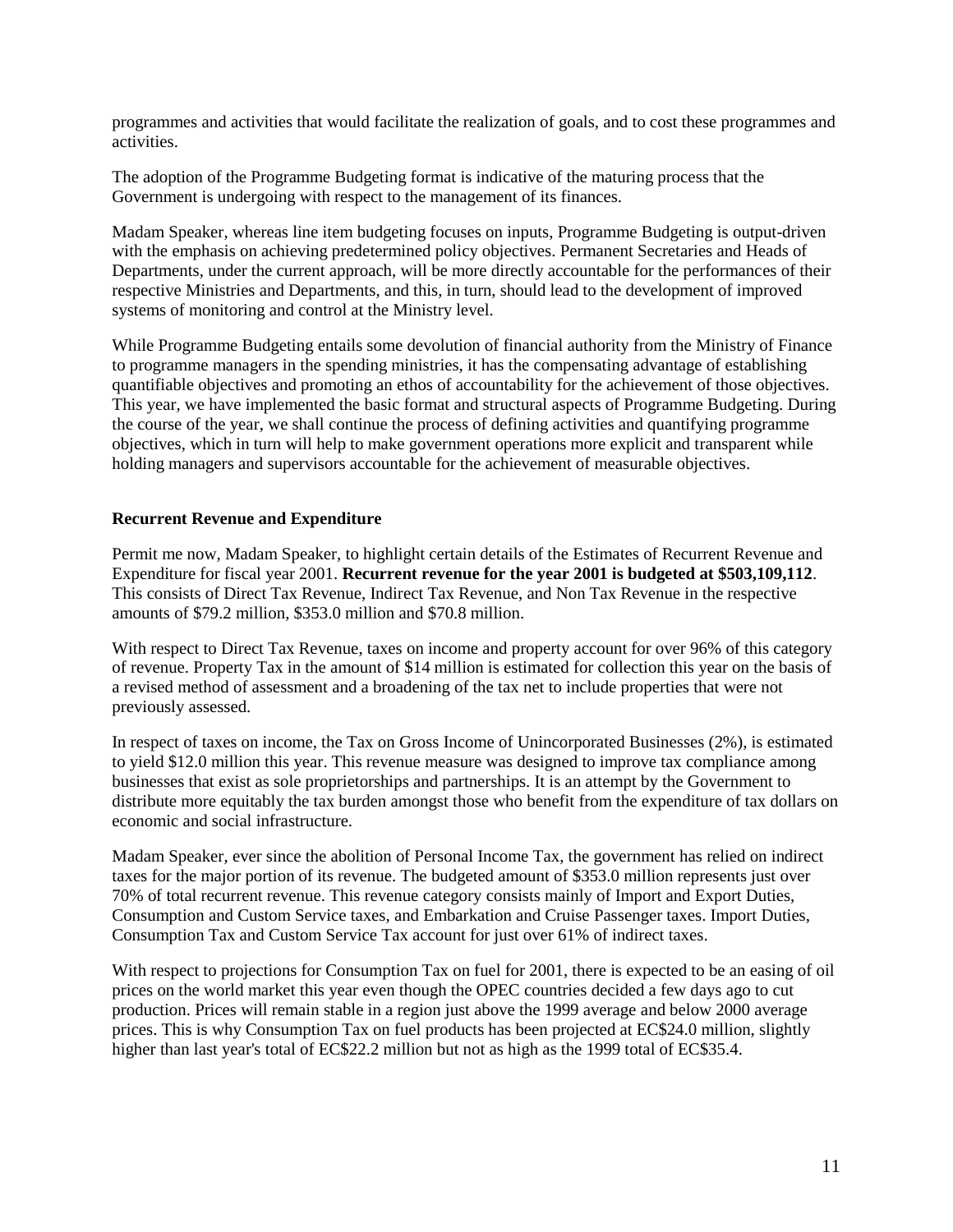Non-tax revenue for the current year is estimated at \$70.8 million. The major categories of non-tax revenue include income from Property and Rights, Licences and Service Fees and Commercial Operations.

# **Revenue Measures**

I turn now, Madam Speaker, to revenue measures in this Budget for fiscal year 2001. The government will introduce a number of revenue measures that will address the state of fiscal imbalance which exists in Antigua and Barbuda. These measures include:

 an increase in the rate of Customs Service Tax from 5% to 10% on all goods except staple food items, medicines and petroleum products. The incremental yield is estimated to be EC\$ 23.0 million.

This increase is necessary, Madam Speaker, because of our country's Treaty obligations to the Caribbean Community and Common Market and the World Trade Organisation. Under these obligations, the Government is required to lower or eliminate duties on a number of imported items. Since Government is reliant on these duties to pay for the services that are provided to the community, it became necessary to increase the Customs Service Tax to compensate for the loss of revenue. If we fail to do this, while at the same time lowering or eliminating duties to comply with CARICOM and WTO requirements, the Government would be unable to provide adequately for the welfare and safety of the nation.

Other revenue measures are:

- A throughput levy on the importation of petroleum products, to be paid by West Indies Oil Company Ltd., at a rate of EC 10 cents per imperial gallon on gasoline, diesel, kerosene, jet fuel, aviation gas and liquid petroleum gas. This levy is not be passed on to the consumers; it is to be borne by the Company.
- The current Environmental Tax will be broadened to include used motor cars, tyres, batteries, white goods, air-conditioners and canned beverages. The widening of this tax measure is being introduced to compensate for the increasing cost to Government of the disposal of these nonbiodegradable materials which litter the villages and countryside creating an unsightly and hazardous environment for the local community and tourists.
- A 3% tax will be imposed on the "Gross Profit" of Offshore Banks, Trusts and Insurance Companies, defined as "interest from operations and investments minus interest expenses". A similar tax will be applied to the "Gross Handle" of Internet Gaming, Sports Books Companies and Virtual Casinos, defined as "gross take minus pay out for clients' winnings". It is well known that the Government has spent a great deal of money and time fighting to preserve the offshore financial sector and Internet Gaming against threats from the OECD countries. This tax will compensate Government for the increasing expenditure involved in regulating both sectors and in meeting the costs of the considerable efforts in the international community to safeguard them. Taxation will also go some way toward meeting the concerns of the OECD that entities operating in these sectors should not be taxed at all.
- There will be an increase in postal stamp rates to levels comparable with other countries.
- The yield from the Embarkation Tax will also be enhanced by automating the system of collection.

Apart from the measures already mentioned, Madam Speaker, the Government will also be moving to introduce a 2% tax on Western Union's outgoing transactions. These transactions are considerable,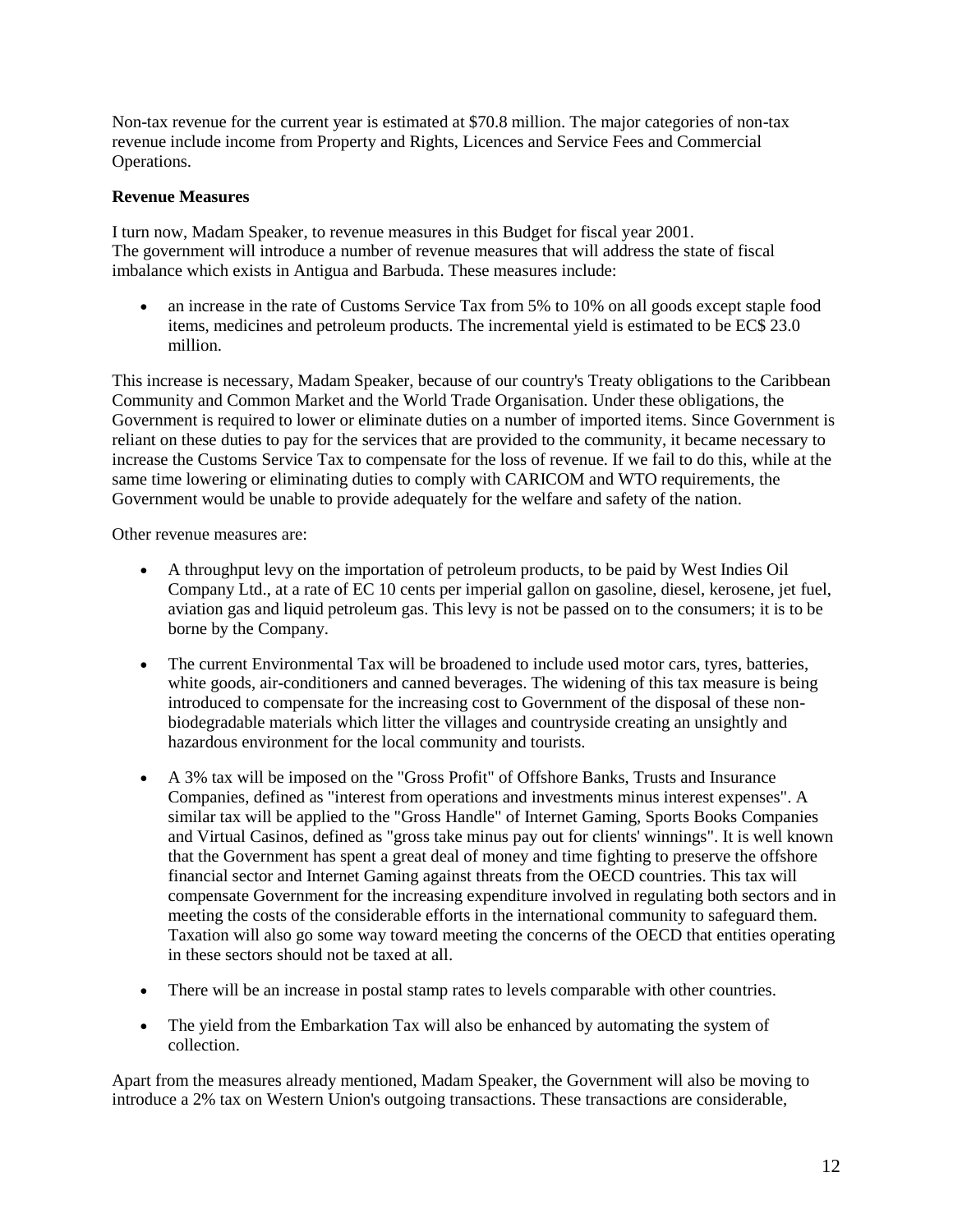especially as they are being used by Companies that are operating abroad and are not registered in Antigua. It cannot be fair or right that the telecommunications and other infrastructure paid for by persons and organisations within this society are being used without charge by foreign entities.

### **Recurrent Expenditure**

#### With respect to **recurrent expenditure for fiscal year 2001, this has been estimated at \$511.8 million, inclusive of debt amortization.**

Madam Speaker, I draw this Honourable House's attention to the fact that the detailed estimates for each Ministry and Department under every Head of Expenditure is appended to the text of this Statement as Appendix 1. I invite Honourable members of the House and others, who may wish to do so, to review the details that are included there. However, there are several important items that I would like to highlight now.

As has been mentioned, Madam Speaker, 20.50% of the estimated expenditure will be allocated for the servicing of the Public Debt.

Apart from Debt Servicing, the Government continues to place a high priority on health. Therefore, a major allocation totalling \$61,713,784.00 has been made to health related programmes, including Primary Health, Secondary Health, General Health and Environmental Health, with Secondary Health accounting for over 52% of the allocation.

Education, too, Madam Speaker, gets a considerable allocation in this Budget. The Government continues to accord considerable importance to the development of our nation's human resources, particularly its young people. The intellectual stock of our people is our greatest resource in competing with the international community. Therefore, it is vital that we continue to invest in their development. In this connection, education-related programmes, including Pre-School and Primary, Secondary, and Tertiary programmes also receive substantial allocations amounting to \$48.3 million.

Over the medium term, Madam Speaker, we shall progressively increase the level of public sector resources allocated to skills training in order to equip workers for the new jobs emerging in the private sector, especially in the field of information technology.

Even as I speak, a new modern building is nearing completion and will house the expanded Free Trade and Processing Zone Training Institute. The Institute has already trained hundreds of young people and older persons in computer-related skills.

Tourism will continue to receive considerable investment from the Government particularly in the area of marketing and promotion. The sum of \$17.3 million has been put into the estimates for this Ministry, but as the year progresses, and the revenue collection measures improve, more resources will be allocated to Tourism than now currently exists in the estimates.

Madam Speaker, the safety of the people of this country and curbing all crime is a high priority. A significant allocation of \$45.4 million has been made to Public Safety and Civil Rights.

One of my Government's commitments when we came into office two years ago was to improve roads and drains throughout the country. We have done many of the major highways, but attention is needed to roads in the City of St John's and to villages in the rural areas. The sum of \$17.5 million has been allocated for this purpose.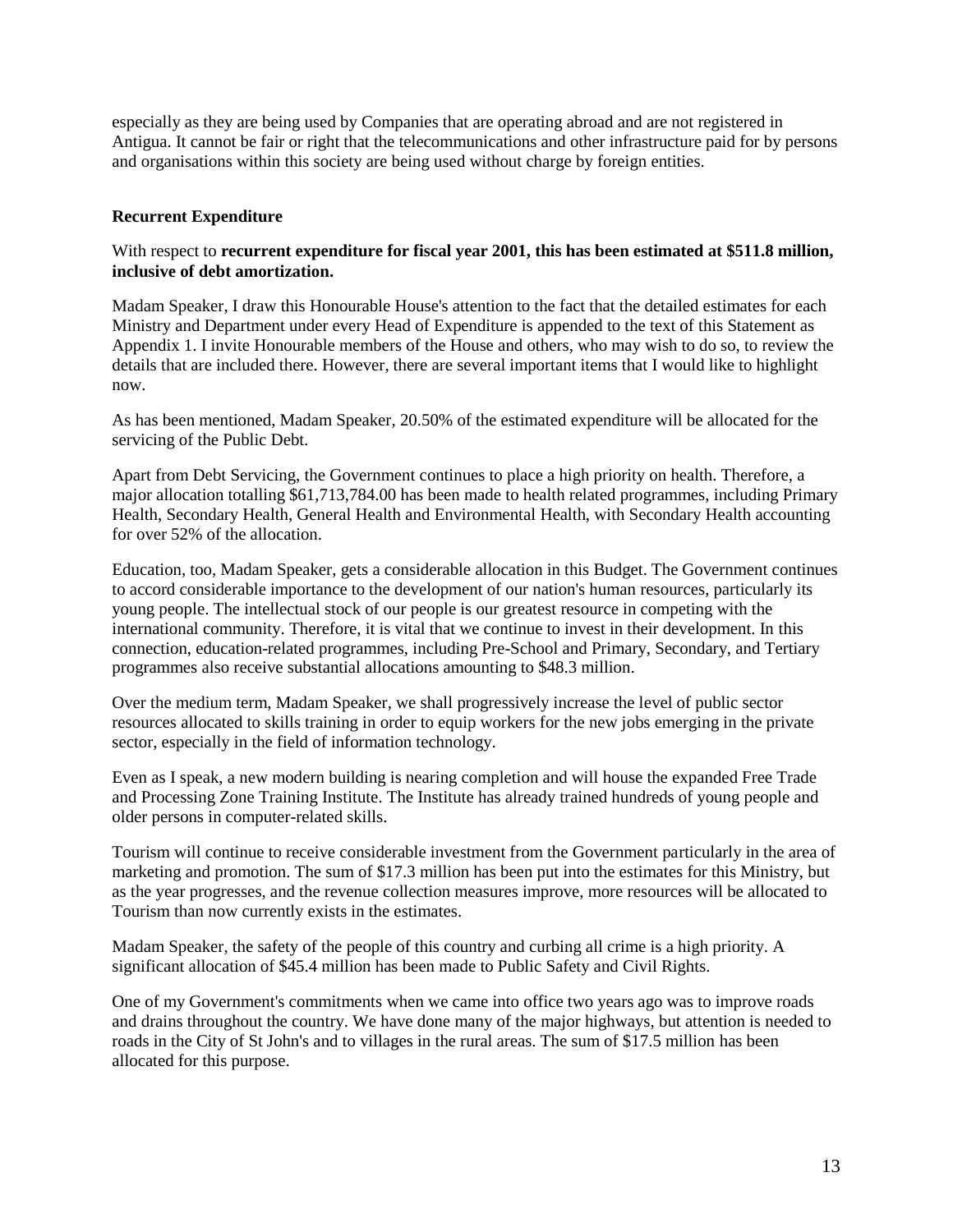Madam Speaker, an analysis of the recurrent expenditure confirms the commitment of the Government of Antigua and Barbuda to social development and improvement. There remains a strong emphasis on health and education, recognizing that development must be people-centred and that the building of human capabilities through the provision of these social services is vital in reducing inequalities and in promoting sustainable development. We continue to believe that investment in our human resources, through health and education, is the soundest investment that we can make.

# **Financing the Deficit**

Madam Speaker, with estimated revenues of \$503.1 million and estimated expenses of \$511.8 million, we are faced with a Budget deficit of \$8.7 million.

We are confident that this is a realistic figure, established by thorough analysis of the Government's proposed spending programme and a sensible assessment of the success rate in collecting revenues legitimately due and payable to the State.

The question then arises as to how we intend to finance this deficit.

Taking a leaf from the private sector's book, Government intends do what any corporate entity or individual would do when faced with a shortfall between income and expenditure. 200 acres of land will be offered for sale to Antigua and Barbuda nationals at home and abroad, in the first instance, for their own use or for development purposes at approximately \$5.50 per square foot. Some of the land will also be made available to developers who have the capacity to establish developments that will attract persons of wealth who want a winter home or a retirement home in the Caribbean.

Developments such as these will boost the construction sector, providing jobs for workers, and will also have a longer-term effect by giving the local population more opportunities to earn money through the supply of goods and services.

The lands will be vested in a Government agency, such as CHAPA, which will pay the proceeds into the Government's consolidated fund.

#### **Development Expenditure for Fiscal Year 2001**

Madam Speaker, I turn this Honourable House's attention now to development expenditure for financial year 2001. The total expenditure is projected at \$157 million.

This is a moderate increase of just under \$18 million over last year's estimate. This moderate capital expenditure is indicative of the stage of development that our country has currently reached.

The Almighty God has been merciful to us as a nation in sparing us from the ravages of any major storms during last year. This has allowed many of the projects that were in progress at the beginning of the year to advance to a stage of near completion and given us the opportunity to repair our infrastructure damaged by the storms of 1999.

Let me now highlight some aspects of the development expenditure.

Our primary roads, and to an extent secondary roads are at present better than they were prior to Hurricane Lenny. The projected expenditure to service and maintain roads, drains and equipment, as reflected in the programmes under Transportation and Communications, is \$32.7 million.

There is still a significant amount of work to be done on the upgrade of the facilities at the V. C. Bird International Airport and the laying of the parallel runway. The funds identified under International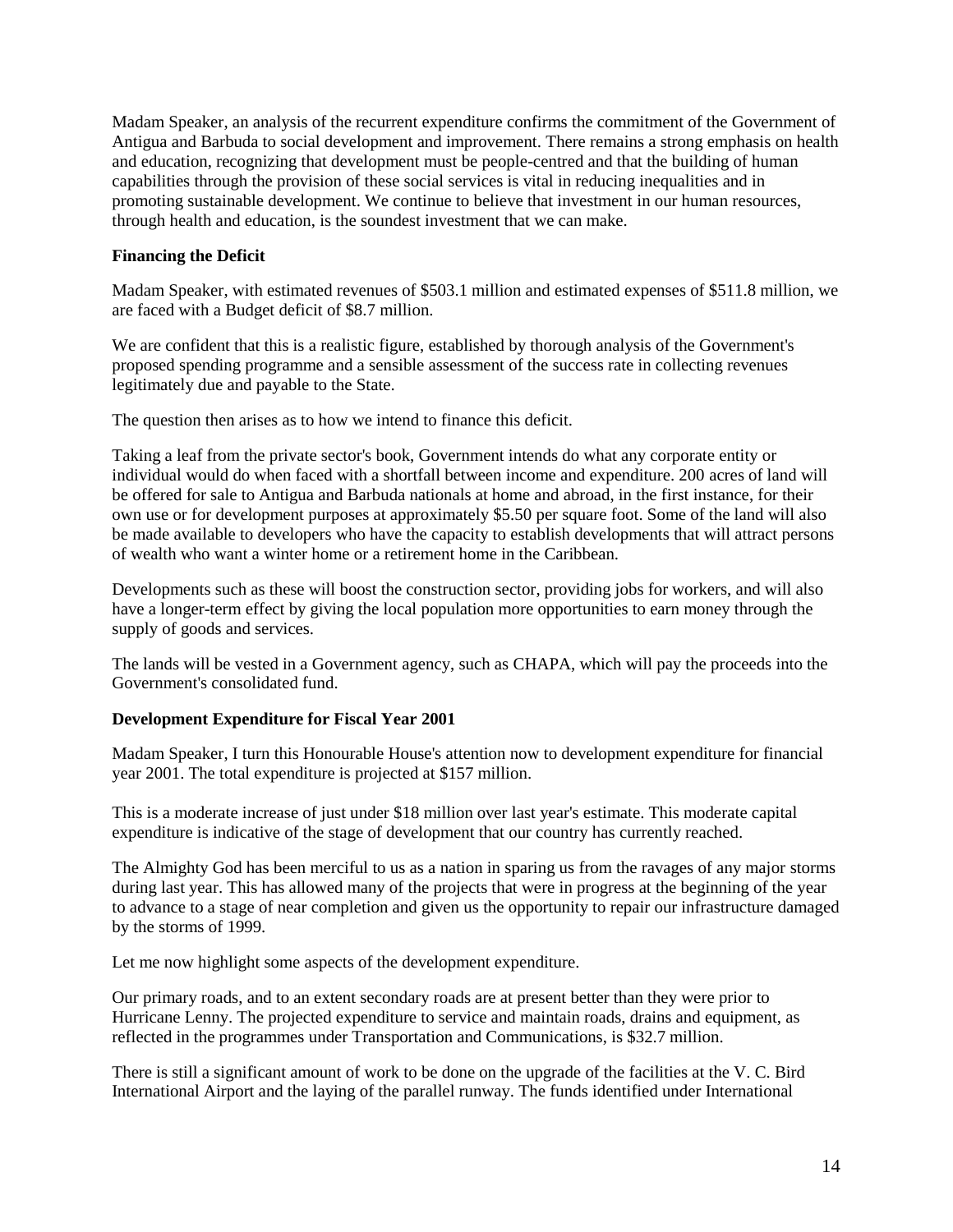Transportation reflect the completion of Phase1 of this project in financial year 2001 with the disbursement of the remaining portion of the loan.

Our spending for health programmes is primarily associated with the construction of the new Mount St. John Hospital. This facility is well advanced in the construction phase and will be concluded within a year's time. This state-of-the-art facility is expected to elevate the quality of service available not only locally, but regionally as well.

There will be continued development of our Education facilities with the upgrading of the Antigua State College. There have been a number of setbacks that have prevented the contractors from finishing the construction of the new laboratory. However the rationalization of our spending resulted in the Antigua State College being given priority and funds available will now be spent in the Tertiary Education programme.

In tourism, the significant development feature in this sector will be the opening of the new Antigua and Barbuda Hospitality Training Institute. The final phase is projected to cost \$2.9 million.

One of the few new capital investment projects identified for 2001 is the construction of the new docking and harbour facilities in Parham to assist in the development of artisan fisheries. We were able to complete the construction of the New Market and now await the final touches to the Vendors Mall. This spending is provided for under our programme for Business Development.

The \$22.6 million shown in the estimates under Security and Civil Rights are associated mainly with our efforts to strengthen the capacity of the military and paramilitary forces to protect the interests of our community. These funds are allocated for the upgrading of the facilities at the prison, the purchase of equipment for the fire brigade and police, and the construction of new stations at Longfords and in Barbuda.

\$18 million dollars have been allocated for development projects in Barbuda. These projects will be determined by the Joint Consultative Committee, consisting of representatives of the Central Government and the Barbuda Council. Their implementation should considerably improve the quality of life on Barbuda by generating new employment and commercial opportunities.

#### **Conclusion**

Madam Speaker, over the years the government has consistently made significant investments in the Social Sector. This fact has borne fruit as demonstrated by the United Nations Human Development Index where, as I said earlier, we are rated 38th among 173 countries.

As a nation, we have managed to move from an underdeveloped and exploited colony, where little was spent on education and health, to be rated among those nations regarded as having high human development.

We share this place with France, the United Kingdom, Spain and the Netherlands, our region's former colonial masters and the architects of our colonialism and exploitation. Is this not cause for satisfaction? Is it not cause for pride? Is it not cause for us to resolve to do what is necessary to remain our own masters, and not to slip into the clutches of economic dependence and quasi colonial exploitation?

The challenges before us are great, but not insurmountable. The immediate path before us is as rocky for us as it is for many of the world's economies, including countries larger than ours. But, we have the required tools to make our way despite the obstacles. Those tools are the strength of mind and spirit that have brought us this considerable way down the road of social and economic development; that have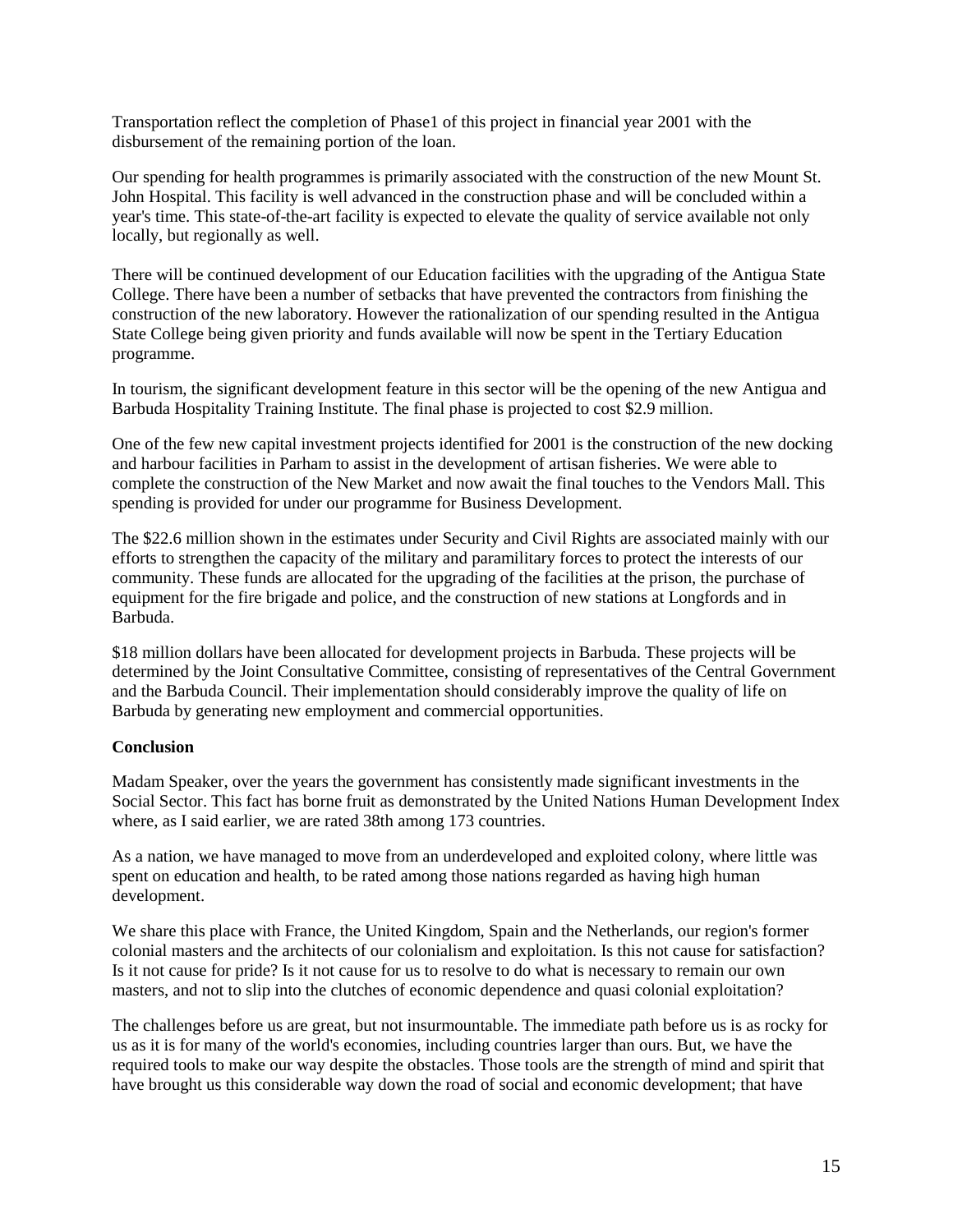made us survive five hurricanes in five years rebuilding our country every time; that have brought us from being owned to being owners.

To safeguard our gains and ensure our future, we must act now whilst we are still in a position to resist the forces in the international environment that would seek to determine our destiny for us.

Let us show that we can determine our own destiny by relying upon ourselves.

I commend this Budget to this Honourable House.

#### **APPENDIX 1 HEADS OF EXPENDITURE**

#### **E1 GOVERNOR GENERAL**

The first Head of expenditure is E 1 Governor General and the estimated recurrent expenditure for the year 2001 is \$1,936,911 or 0.38% percent of the total budget. This Head provides for the cost of administering the office of the Governor General, in accordance with the constitution of Antigua  $\&$ Barbuda.

#### **E2 LEGISLATURE**

Head E 2 the Legislature includes the administrative and operational cost of both the Senate and the House of Representatives. The House of Representatives E 2A has an allocation of \$1,567,852 and the Senate E 2B an allocation of \$431,628 making a total allocation of \$1,999,480 or 0.39% of the budgeted recurrent expenditure.

#### **E3 CABINET**

The Cabinet E 3A has an allocation of \$3,354,109 and the Cabinet Secretariat E 3B has an allocation of \$252,127 making a total allocation of \$3,606,236 or 0.70% of the budgeted recurrent expenditure. This Head provides for the functions of the Cabinet Office, administered by the Cabinet Secretary. Those functions include the responsibility in accordance with such instructions as may be given by the Prime Minister for arranging the business of Cabinet and the keeping of minutes of Cabinet Meetings. Under this Head of expenditure are included provisions for the payment of salaries and allowances to Ministers, Cabinet staff and Political Secretaries.

#### **E4 JUDICIAL**

Head E 4 Judicial, which has an allocation of \$ 844,325 or 0.16% of the budget represents Antigua and Barbuda's contribution to expenses of the Eastern Caribbean Supreme Court.

#### **E5 SERVICE COMMISSIONS**

This head of expenditure provides for the financing of the office of the Public Service Commission E 5A, Police Service Commission E 5B and the Public Board of Appeal. E 5D. This Head of expenditure makes provision for recurrent expenditure of \$400,854 or 0.08% of the budget. The functions of the Public Service Commission include selection and appointment to the Public Service, promotions, transfers and discipline and the granting of study/duty leave to Public Servants. The functions of the Police Service Commission are similar to those of the Public Service Commission except that it deals with police personnel only.

#### **E6 AUDIT**

This Head of expenditure E 6, has an allocation of \$1,672,775 or 0.33% of the budget. The functions of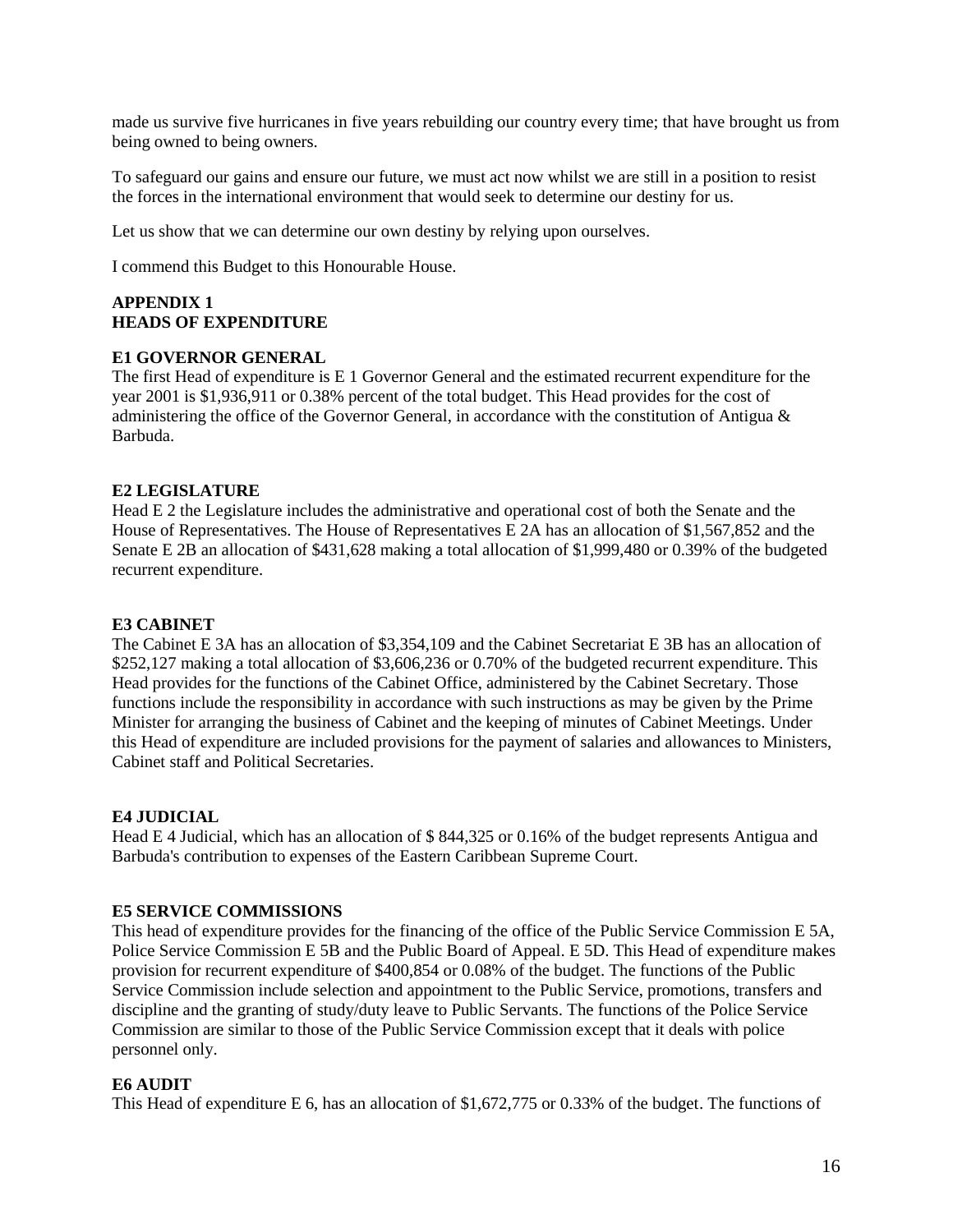the Audit Department are set out in section 97 of the Constitution of Antigua and Barbuda. It gives the Director of Audit the power to carry out audits of the accounts, balance sheets and other financial statements of Government departments, agencies and wholly owned corporations. The Director of Audit inspects all public accounts involving revenue paid into, and expenditure met from, the consolidated fund and submits reports on examinations of the said accounts to the Minister of Finance who places the same before the House of Representatives.

# **E7 PENSIONS AND GRATUITIES**

Head of expenditure E 7 Pension and Gratuities have been allocated \$18,935,674 or 3.70%. This is the Head under which provision is made for the Civil Service Pensioners, Police Pensioners, Parliamentary Pensioners, gratuities to Officers taking reduced pensions, gratuities resulting from Constitutional arrangements and supplementary allowances to eligible Pensioners.

# **E 8 CHARGES ON ACCOUNT OF PUBLIC DEBT**

The public debt provisions for fiscal year 2001have been estimated at \$104,904,451 representing 23.24% of the budgeted current expenditure and 21.14% of projected current revenue. The figure is allocated as follows:

Domestic Amortization: \$31,432,788 Domestic Interest: \$32,131,057 Sinking Fund Contribution \$ 3,976,144 External Amortization \$28,914,960 External Interest \$ 8,449,502

The 2001 debt service provisions represent an increase of \$2,416,524 over the 2000 debt service provisions. The cost of servicing the debt has increased over the years as government assumed responsibility for debts by statutory bodies or wholly owned government corporations. It should also be noted that government has undertaken several development projects that have significantly increased the level of debt. Some of the more recent projects that have been financed through the debt are the Mount St. John Hospital Project and the new Vegetable Market. Additionally, it must be noted that in order to rescue LIAT (1974) Limited the Government contracted a new loan of EC\$4,000,000 in 2000 and guaranteed a new overdraft facility of EC\$2,700,000 in 2001. This Government is also still servicing a debt of EC\$10,000,000 contracted with the Caribbean Development Bank (CDB) in 1995 when it assumed LIAT=s debt with the Bank.

Last year two outstanding debts were successfully rescheduled. These are: DEVCON International (EC\$83,271,416) and Mirrlees Blackstone (Stockport) Limited (EC\$18,706,704). This government in 2000 paid EC\$12,352,500 to Banco do Brasil and settled our debt with that creditor. In our rescheduling with DEVCON International we paid EC\$13,837,581 in order to reduce the debt to a more manageable sum. In 1999 the commercial banks in Antigua and Barbuda granted the government a three-month moratorium on all Central Government debt in order to resuscitate the economy after the passage of hurricanes Jose and Lenny. Following the moratorium in 1999 domestic debt servicing was normalized in 2000.

#### **E10 PRIME MINISTER=S MINISTRY**

The allocation for E 10, The Prime Minister=s Ministry, is \$34,322,097 or 6.71% of the Recurrent Expenditure Estimates for 2001. This Ministry includes seven (7) departments following the reassignment of Ministerial Portfolios, which cover various areas to which resources have been allocated as follows:

A. Prime Minister=s Office \$ 6,894,106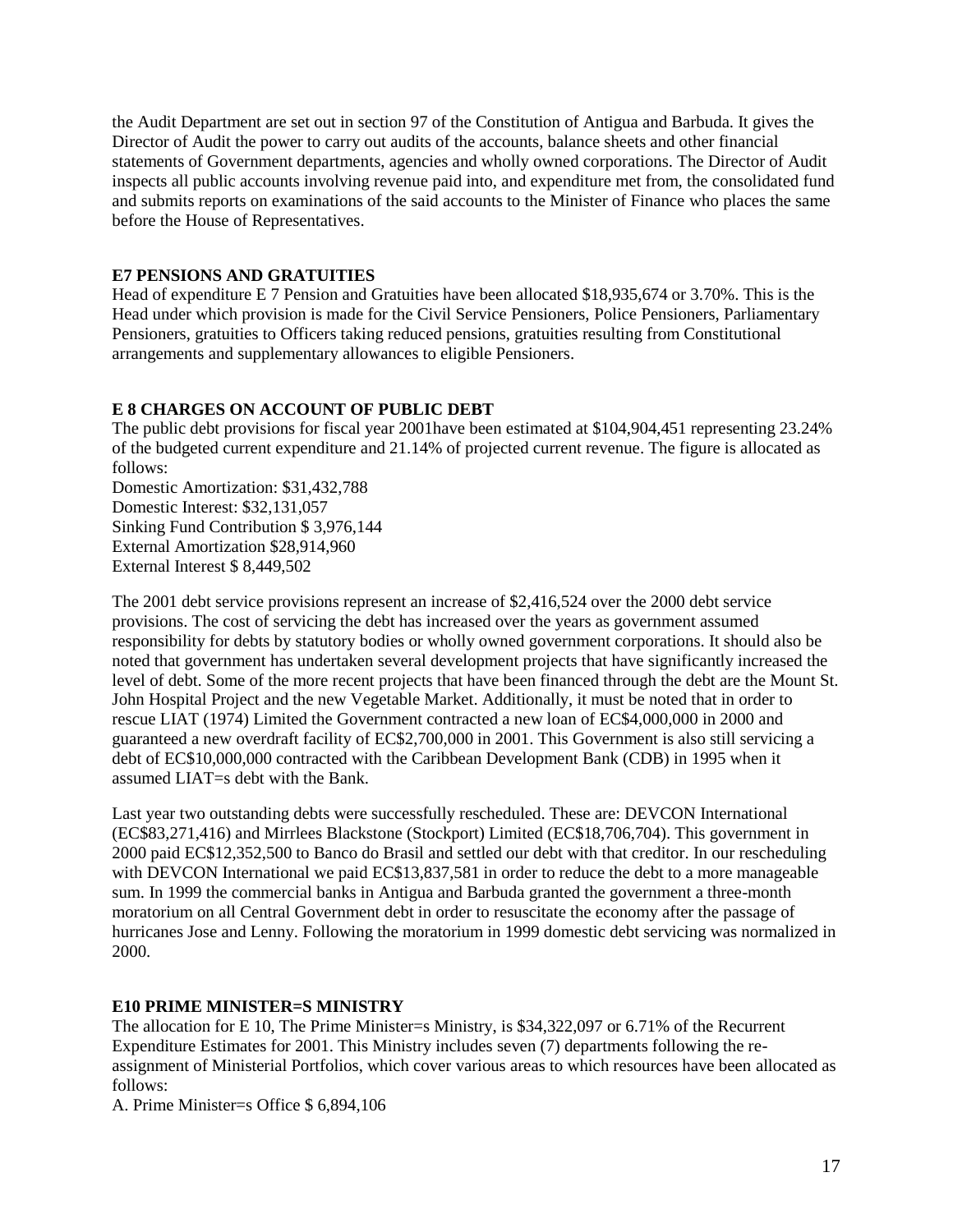- B. Ministry Headquarters External Affairs \$ 5,044,485
- K. Military \$11,414,791
- L. Printing Office \$ 2,140,625
- N. Overseas Diplomatic and Consular Section \$ 4,652,438
- P. Office of National Drug Control Policy \$ 1,509,825
- Q. Immigration Unit \$ 2,665,827

# **Total Expenditure \$34,322,097**

The Immigration Department has increased its expenditure, to accommodate additional immigration officers to adequately man all ports of entry. The Free Trade and Processing Zone has continued to build on its good reputation of providing affordable and high quality computer training and information technology programmes thereby developing and enhancing the human resource base of the nation. The Office of National Drug Control Policy has increased it expenditure this Fiscal Year 2001, due to its planned move to a larger complex and to the strengthening of staff to adequately monitor and investigate money laundering and related practices.

#### **E15 MINISTRY OF FINANCE**

The Allocation in respect of this ministry for Fiscal Year 2001 is \$42,080,819 or 8.22% of the Recurrent Estimates of Expenditure for 2001.

- A. Headquarters \$12,526,004
- B. Treasury \$11,564,689
- C. Inland Revenue \$ 2,730,041
- D. Post Office \$ 6,478,494
- E. Customs & Excise \$ 4,687,545
- F. Property Valuation \$ 1,080,282
- H. Social Security \$ 106,160
- J. National Computer Centre \$ 2,907,604

# **Total Expenditure \$42,080,819**

The Ministry has put tax measures in place and acquired experts in this field to review and update the tax administration system. The Ministry of Finance is committed to ensuring that taxes are fairly and equitably assessed and to eliminating instances of non-compliance. The tax reform programme in the Property Valuation Division is now complete and bills are now being paid under the new regime.

The increase in the planned expenditure of the Treasury department is a result of the back pay that would be paid to government workers, teachers and nurses during the course of this year. Woods Post Office will be reopened in April to serve the Public more effectively.

# **E20 MINISTRY OF AGRICULTURE, LAND AND FISHERIES**

Head E 20 Ministry of Agriculture, Lands and Fisheries provides for the development of the agricultural sector to ensure increased production of quality food and other commodities through environmentally sustainable management practices for the benefit of the entire population. This head includes nine departments covering various areas and a break down is as follows:

- A. Ministry Headquarters \$ 3,335,649
- C. Agriculture Division \$ 5,328,923
- D. Veterinary and Animal Husbandry \$ 1,598,945
- E. Fisheries Division \$ 577,502
- Cotton \$ 257,071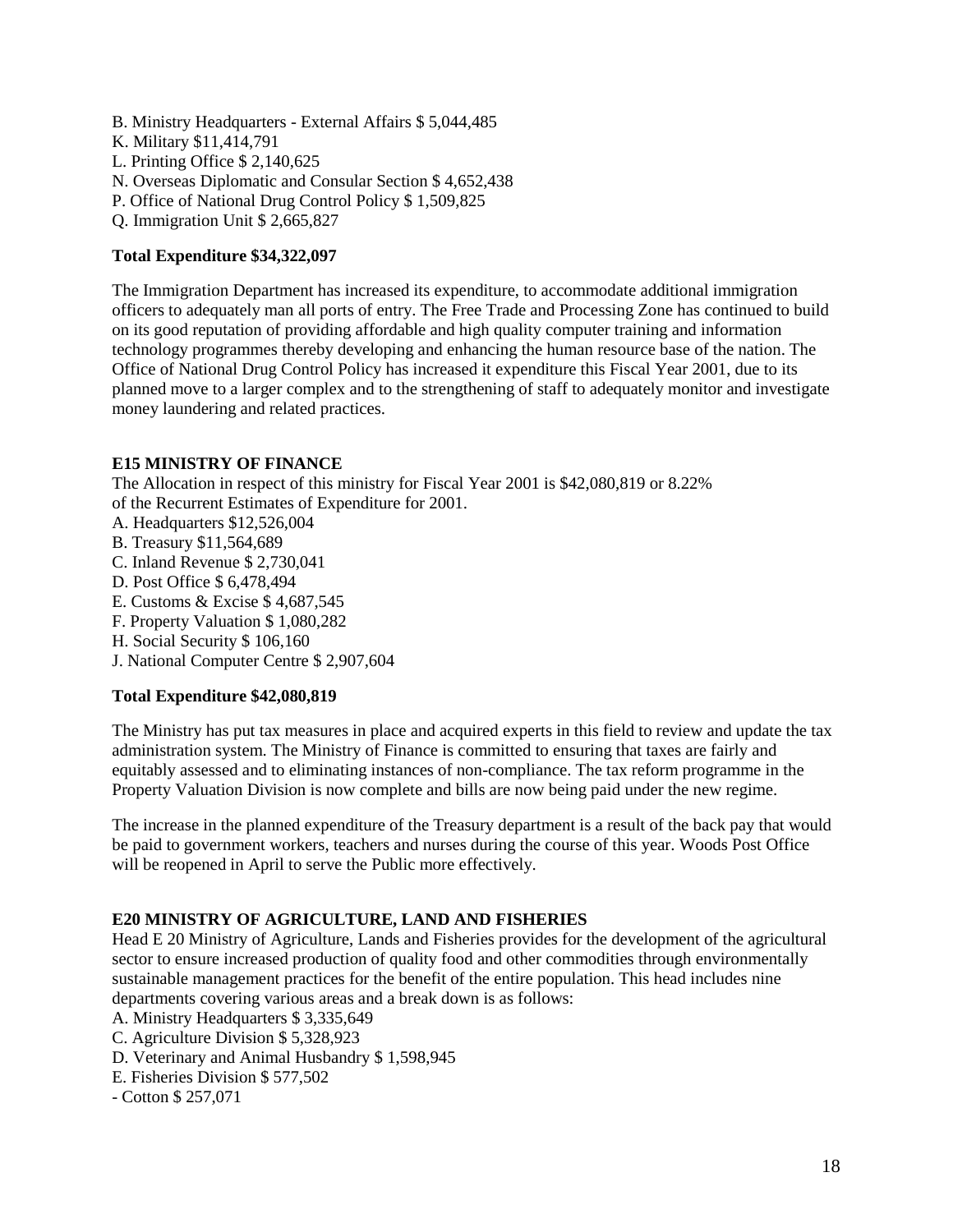G. Land Division \$ 458,146 H. Agricultural Extension Division \$ 2,169,219 I. Chemistry and Food Technology \$ 571,780 J. Surveys Department \$ 968,071

# **Total Expenditure \$15,265,306**

The total allocation of expenditure for head E20 Ministry of Agriculture Land and Fisheries represents 2.98% of the budget.

#### **E25 MINISTRY OF HEALTH & SOCIAL IMPROVEMENT**

The Ministry of Health and Social Improvement has a projected budget of \$67,035,578 13.10% of the 2001 budgeted resources. The allocated resources will facilitate the various departments in ensuring that more prominent health concerns are placed on the National Agenda. A. Ministry Headquarters \$ 3,480,418

- Citizen=s Welfare \$ 2,135,178 - Gender Affairs \$ 485,315 E. Medical General Division \$ 8,570,524 F. Central Board of Health \$16,437,681 G. Holberton Hospital \$28,487,074 I. Mental Hospital \$ 3,980,906 J. Fiennes Institute \$ 1,553,375 L Health Information Division \$ 309,593 M. School of Nursing \$ 724,340 N. AIDS Secretariat \$ 525,863 O. Social Improvement \$ 345,311

#### **Total Expenditure \$67,035,578**

The two departments within the Ministry receiving the largest sums of allocated resources are the Central Board of Health & Holberton Hospital. The Central Board of Health has been allocated \$16,437,681 while Holberton Hospital has been allocated \$28,487,074. These two departments have received large allocations, commensurate with their responsibilities as critical vehicles of health care delivery.

#### **Citizens Welfare**

Citizens Welfare provides certain specialized services to the country=s citizens, particularly the distressed, destitute, aged and maladjusted. This department accounts for \$2,135,178, or 36.43% of the Ministry=s total allocated expenditure. The Government has allocated \$125,925 to the Foster Care Programme, \$65,000 to Care of the Elderly, and \$90,000 to Summer Workshops for Juveniles.

#### **E 30 MINISTRY OF EDUCATION, CULTURE AND TECHNOLOGY**

The Ministry of Education, Culture & Technology has a recurrent expenditure of \$59,852,239 or 11.69% of the 2001 budget. In its efforts to develop a well educated society, the Ministry of Education has hired ninety-five additional teachers, for the Primary and Secondary Schools.

The Ministry is also in the process of renovating a number of schools across the island and building additional classrooms.

- A. Ministry Headquarters \$ 3,597,058
- B. Administration of Education Services \$ 6,003,819
- C. Primary Education \$19,033,519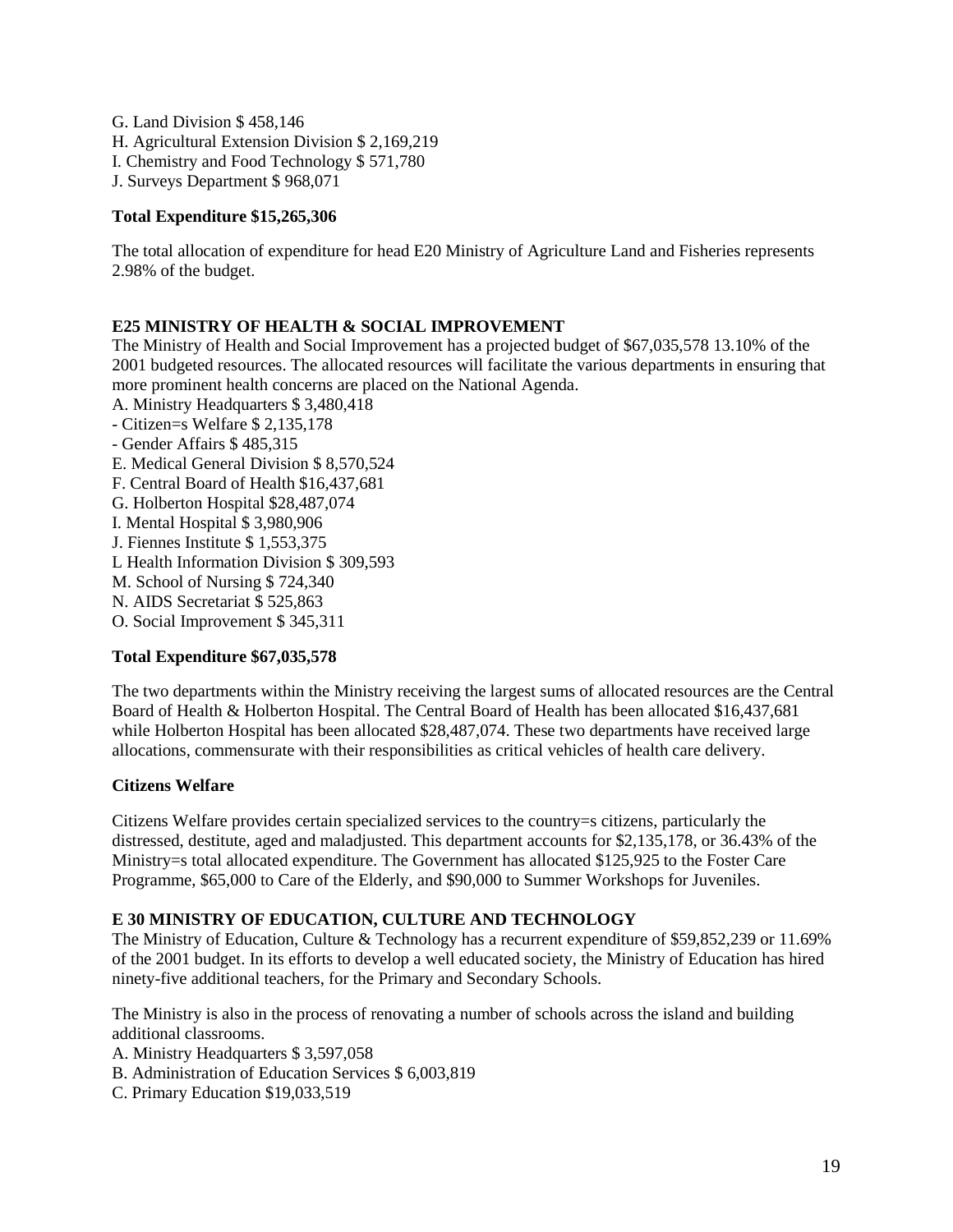D. Secondary Education \$21,850,598 E. State College \$ 6,696,503 F. Public Library \$ 654,706 I. Boys= Training School \$ 650,304 J. Antigua Archives \$ 541,976 K. Cultural Division \$ 823,762

# **Total Expenditure \$59,852,239**

# **E35 MINISTRY OF PUBLIC UTILITIES, HOUSING, TRANSPORTATION, AND AFFAIRS**

This Ministry is responsible for the Antigua Public Utilities Authority, Transportation and Civil Aviation, Meteorology, V.C. Bird International Airport, Housing, and Central Housing and Planning Authority. The Ministry intends to ensure the provision and management of effective, efficient and reliable technical services in the areas of utilities, housing, meteorology and transport. The estimated recurrent expenditure for the 2001 budget is \$11,287,227, or 2.21% of the total recurrent expenditure and 8.21% less than the figure in Budget 2000. The amount allocated to each department is as follows: F. Ministry Headquarters \$ 574,093

G. V.C. Bird International Airport \$ 8,678,445

H. Meteorological Division \$ 2,034,689

# **Total Expenditure \$11,287,227**

#### **V.C. Bird International Airport**

Recently the V. C. Bird International Airport has come under a lot of scrutiny for various reasons. As a result this Government is committed to maintaining the strengths of the Airport and improving on its weaknesses. Over the past three years this government has spent millions in improving the physical plant of the Airport as well as in the upgrading of radar equipment. When all projects are completed we intend to have a first class, adequately sized, international standard airport, capable of more ably accommodating the economic growth of the country. Additionally the government will spend approximately \$150,000 towards further training for radar officers.

#### **E40 MINISTRY OF PUBLIC WORKS, COMMUNICATIONS AND INSURANCE**

This Ministry is responsible for Public Works, St. John=s Development Corporation, Communications, Sewage, Development Control Authority, Insurance, and State Insurance Corporation. The Ministry is basically responsible for the overall maintenance and upgrading of the economic and social infrastructure in the state of Antigua and Barbuda. The estimated recurrent expenditure for the 2001 budget is \$50,342,599, or 9.84% of the total recurrent expenditure. The amount allocated to each department is as follows:

- A. Ministry Headquarters \$16,950,766
- B. Works Division \$31,832,181
- C. Design and Control Division \$ 412,212
- D. Construction Division \$ 471,328
- E. Equipment Maintenance and Funding Scheme \$ 169,139
- F. Development Control Authority \$ 506,973

#### **Total Expenditure \$50,342,599**

The increase from last year=s figure is mainly due to the transfer of the Development Control Authority from the Prime Minister=s Portfolio. The Ministry Headquarters covers the rental of buildings for office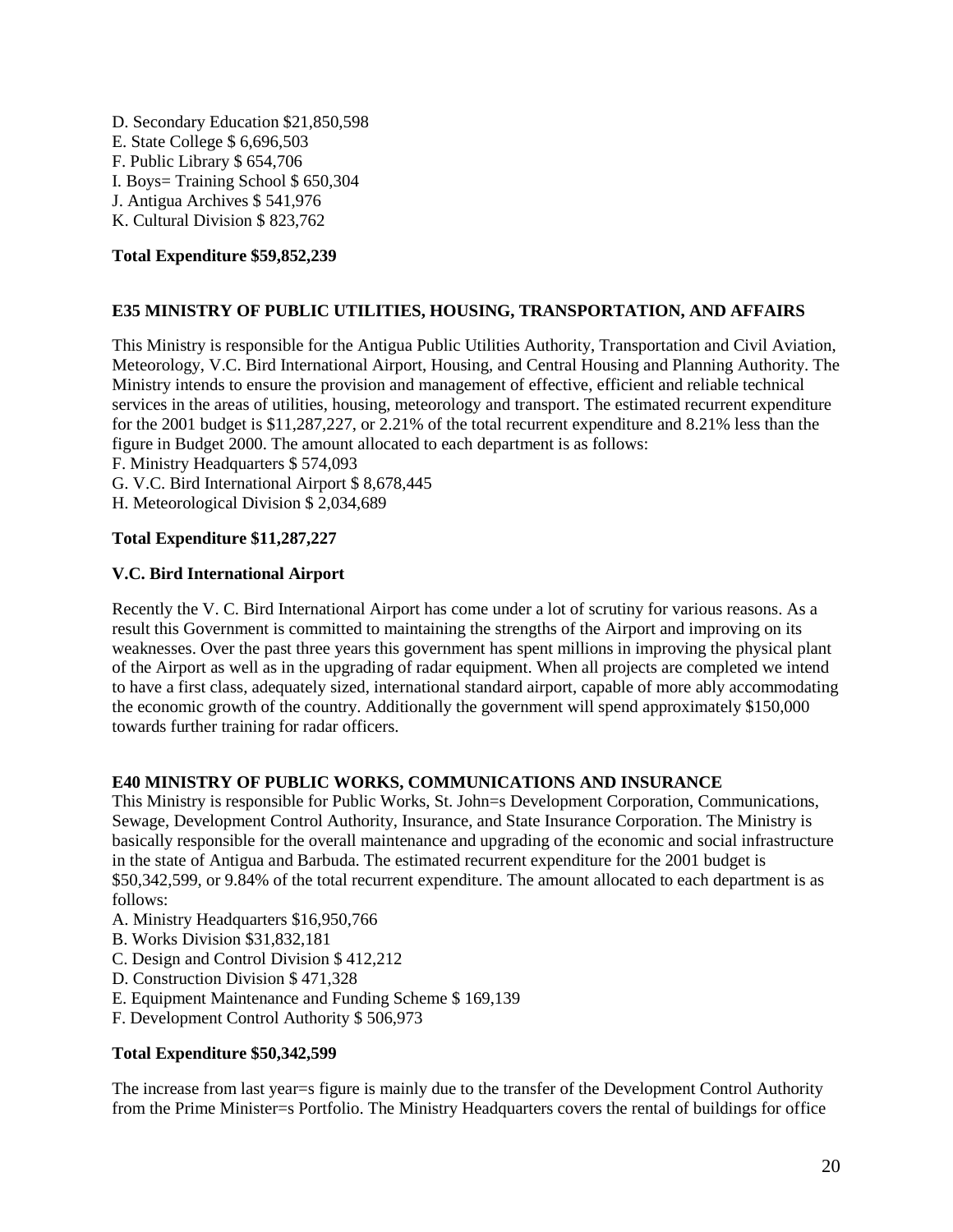accommodation. This year the figure is at \$12,000,000, which is \$4.5 million higher than last years figure. This has not gone unnoticed by the Government. Therefore efforts have been redoubled to have the government office complex ready for occupation later this year.

# **Works Division**

This division covers the maintenance of public buildings and furniture, repairs to Government vehicles, maintenance of roads and the mining of sand. This division has been split under the Roads, Streets and Drains programme, the Transportation programme and the Public Buildings programme. The government is planning to spend \$13,000,000 in 2001 on the improvement of primary and secondary roads in urban and rural areas.

# **E45 MINISTRY OF HOME AFFAIRS, URBAN DEVELOPMENT AND RENEWAL AND COMMUNITY DEVELOPMENT**

This Ministry is responsible for Home Affairs, Ecclesiastical Affairs, Independence Celebrations, Single Parents, Poverty Eradication, Mentally Handicapped and Physically Challenged, Social Welfare, Care for the Elderly, Gender Affairs, Community Development, National Parks Authority and Urban Development and Renewal.

The estimated recurrent expenditure for the 2001 budget is \$4,195,126 or 0.82% of the total recurrent expenditure. The amount allocated to each department is as follows:

- A. Ministry Headquarters \$1,388,082
- B. Board of Guardians \$ 482,335
- C. Community Development \$1,224,933
- D. Local Government \$ 600,282
- E. Urban Development and Renewal \$ 145,184
- F. Barbuda Administrative and General \$ 354,330 **Services**

# **Total Expenditure \$4,195,126**

This new Ministry was created during the reassignment of Ministerial Portfolios effective January 8th 2001. Home Affairs, Board of Guardians, Citizens Welfare and Gender Affairs were previously departments under the Ministry of Labour. Community Development was under the Ministry of Information, Broadcasting, Sports and Carnival, previously called the Ministry of Youth Empowerment, Sports, Carnival and Community Development. Urban Development and Renewal was transferred from the Prime Minister=s Ministry.

#### **50 MINISTRY OF JUSTICE AND LEGAL AFFAIRS**

Head E50 Ministry of Justice & Legal Affairs has been allocated \$9,466,504 of the 2001 budget. A breakdown of the amount allocated to each department of the Ministry reveals:

- A. Ministry Headquarters \$ 5,922,397
- B. Industrial Court \$ 216,348
- C. Office BDirector of Public Prosecution \$ 337,080
- D. Registrar and Provost Marshall \$ 1,121,535
- E. Magistrate \$ 777,001
- J. Lands Registry Division \$ 276,108
- K. Legal Aid Advice Center \$ 285,462
- L. Registry of Intellectual Property and Commerce \$ 530,573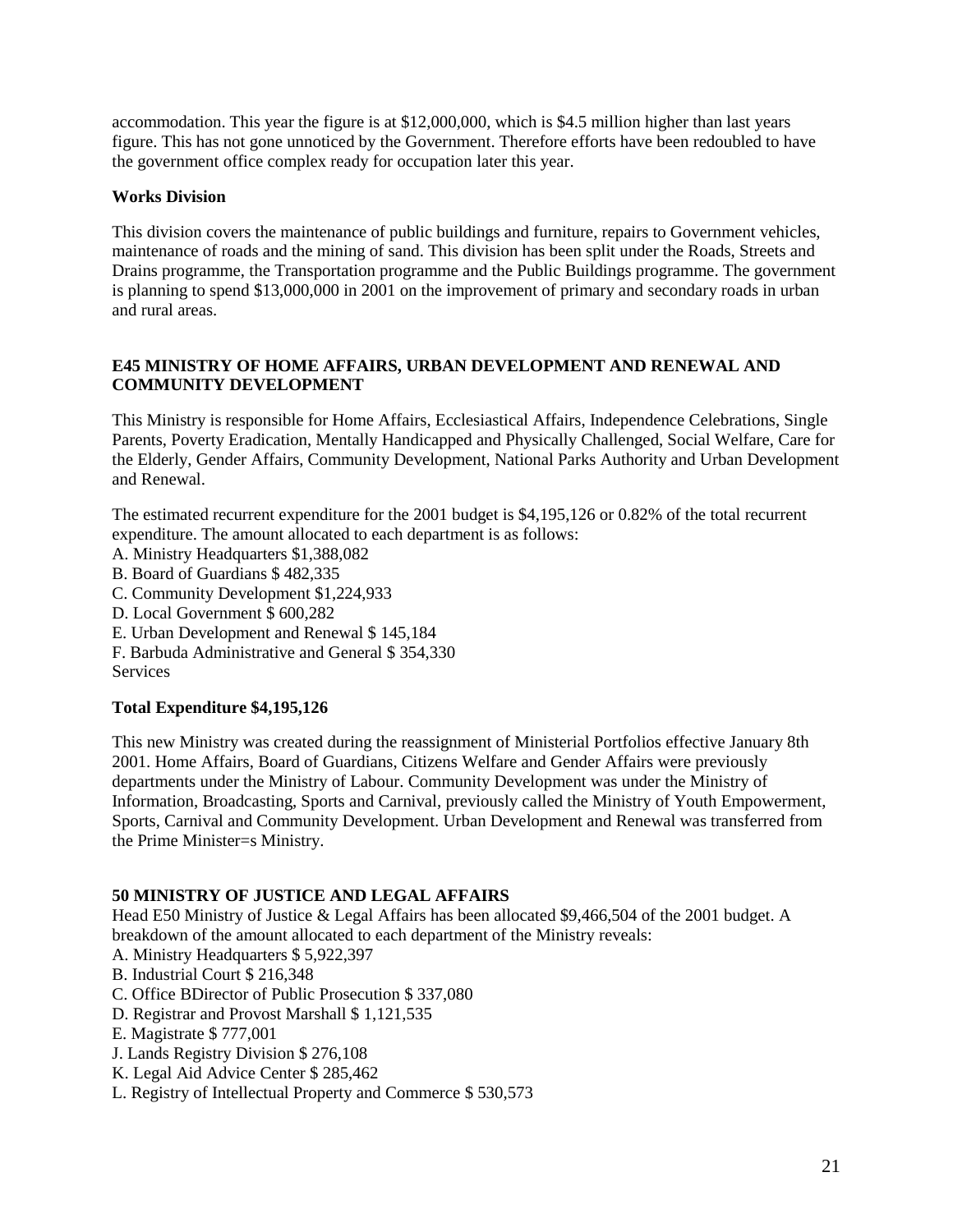#### **Total Expenditure \$ 9,466,504**

This Ministry is vital in ensuring that legislation is compiled, printed, updated and distributed on a regular basis. This Ministry also provides for the revision of our Laws. Moreover, responsibilities under this Head include the recruitment of magistrates to adjudicate the cases brought before the courts and to ensure justice for all.

# **E60 OFFICE OF THE OMBUDSMAN**

Head E60 Office of the Ombudsman has an allocation of \$436,614 of the 2001 budget. This office is a creature of the Constitution as provided by Parliament under Section 66(4) of the Antigua and Barbuda Order 1981. Its functions are specifically expressed in Section 5 of the Ombudsman Act, 1994.

# **E75 MINISTRY OF LABOUR, COOPERATIVES AND PUBLIC SAFETY**

This Ministry is responsible for the Labour Department, National Labour Board, Cooperatives, New work Experience Programme, Existing Work Experience Programme, Pension Reform, Local Government Disaster Preparedness, Police, Fire Brigade, Prison, Crime, Drugs Rehabilitation Programme and Reduction. The estimated recurrent expenditure for the 2001 budget is \$48,188,964 or 9.41% of the total recurrent expenditure and 396.64% higher than last years figure. This drastic increase is due to the transfer of Police, Police training School, Fire Brigade and Prison from the Ministry of Justice & Legal Affairs to this Ministry. The Existing Work Experience programme, with an expected expenditure of \$3,366,500, was also shifted from the Ministry of Planning, Implementation and Public Service Affairs to this Ministry. The amount allocated to each department is as follows:

- A. Ministry Headquarters \$ 5,758,675
- E. Office of National Disaster Services \$ 581,491
- H. Cooperatives Department \$ 486,133
- J. Drug Rehabilitation Programme and Reduction \$ 246,619
- K. Police \$29,747,599
- L. Police Training School \$ 278,397
- M. Fire Brigade \$ 5,348,754
- N. Prison \$ 5,741,296

# **Total Expenditure \$48,188,964**

The Vocational Training Scheme and the New Work Experience Programme were amalgamated under the Ministry Headquarters and funded at the level of 1999 actual expenditures. The amalgamated programme is expected to be down sized following placement of participants in permanent jobs and no new participants will be included for the duration of fiscal year 2001. The combined programme accounts for \$3,670,500 of the Ministry Headquarters expenditure.

# **Cooperatives Department**

Cooperatives are business organisations, that are owned and operated by their members. They serve their members who are joined together by a common bond (occupation, association, or residence), and mobilise capital through regular savings and make loans at low interest rates to members. Cooperatives have the potential to contribute to national economic growth and social development which would lead to higher Government reserves with a ripple effect of improved balance of payments and increased production for the domestic market.

At the beginning of the year there were five active Societies and together they all had a membership of 15,911. Shares were \$26,048,035.20 and total Deposits were \$6,946,038.71. They had Statutory Reserves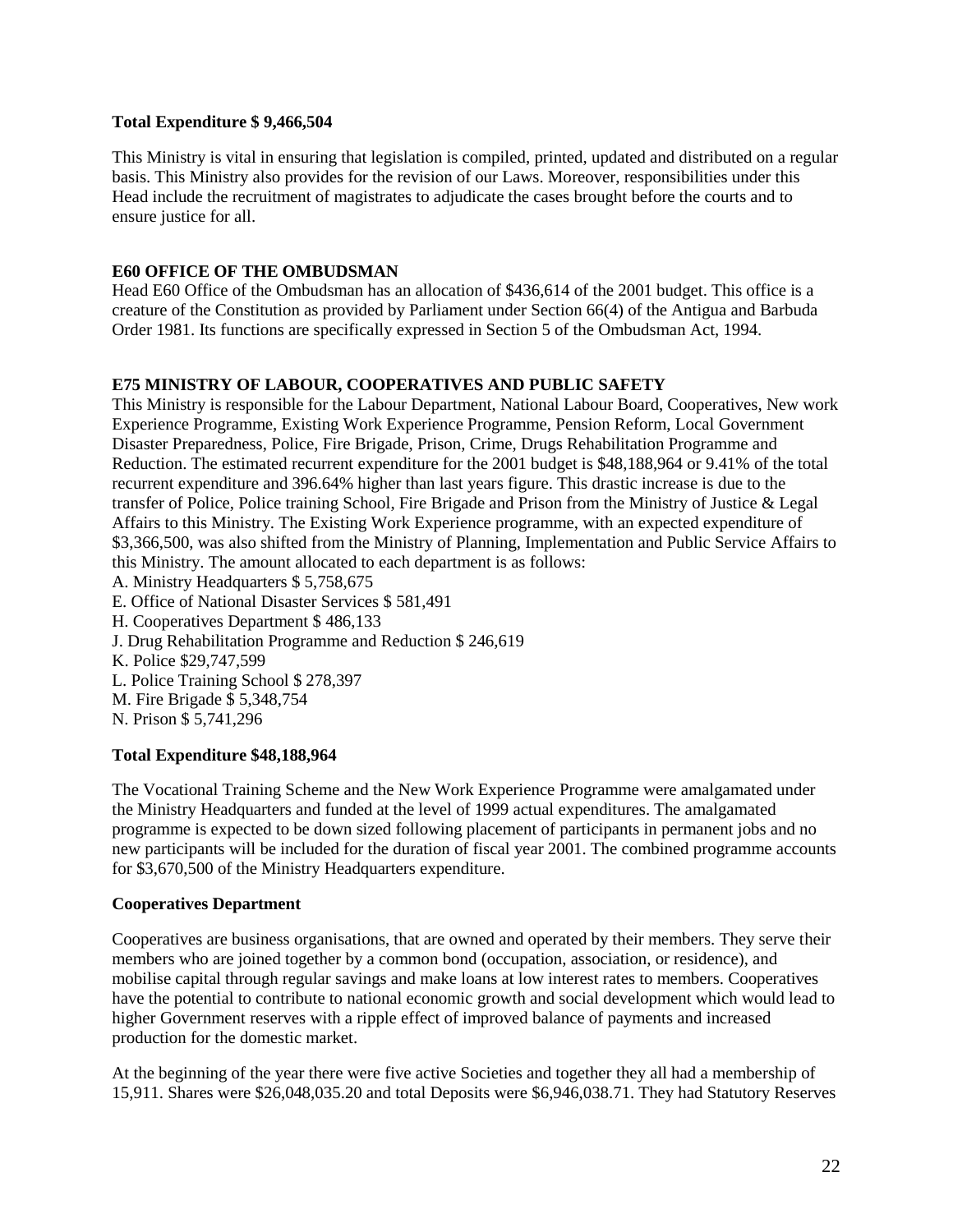of \$1,844,701.28, Investments of \$8,813,823.66 and Loans of \$25,947,951.31. Total Assets is inclusive of the Loans amount.

# **Police**

This department is responsible for the administration of Law and Order in the country. The Police department accounts for \$29,747,599, or 56.03% of the Ministry=s total allocated expenditure. The Government is very concerned about the increasing incidence of violence and crime in our society and has therefore invested heavily in the safety and security of its citizens. The Royal Antigua and Barbuda Police Force has recruited a new batch of trainees in the past year and have begun an aggressive assault on crime.

E80 Ministry of Tourism The allocation for The Ministry of Tourism is \$13,888,662. A. Ministry Headquarters \$ 5,414,275 B. Antigua Tourist Office \$ 1,083,494 C. Overseas Tourism Offices \$ 5,564,552 D. Antigua and Barbuda Hospitality Training Institute \$ 1,038,242 E. Environment Division \$ 788,099

# **Total Expenditure \$13,888,662**

The Ministry of Tourism is dedicated to strengthening the linkages between the department and other government departments, more so, the Ministry of Agriculture. Small businesses, especially manufacturers and entrepreneurs will also be encouraged, through incentives, to produce goods and services that are vital to the tourist industry.

Updating the Statistical Unit of the Tourism Department is essential in compiling and analyzing pertinent data for use in making informed decisions about economic growth and development.

Historical Sites Restoration will be the focus of The Beautification Project for the upcoming year. Clarence House and Betty=s Hope are prime sites earmarked for restoration and rehabilitation. Sports Tourism will continue to be promoted and strengthened and as an integral part of our marketing strategy.

#### **E85 MINISTRY OF ECONOMIC DEVELOPMENT, TRADE, INDUSTRY AND COMMERCE**

This Ministry is responsible for Economic Development and Investment, Domestic trade, CARICOM trade, OECS trade and international trade, Bureau of Standards, Price Control, Consumer Protection, Small Business Development, Commerce, Supply Office, Manufacturing, Antigua and Barbuda Development Bank, Industrial Development Board, Electoral Affairs and Privatization. The estimated recurrent expenditure for the 2001 budget is \$3,059,392, or 0.60% of the total recurrent expenditure and 11.64% higher than last year=s figure. This increase is due to the transfer of Electoral Office from the Prime Minister=s Ministry. A breakdown of the Estimates with respect to this Ministry reveals:

A. Ministry Headquarters - Trade and Economic Development \$1,416,892

B. Ministry Headquarters - Industry and Commerce \$ 336,675

C. Prices and Consumer Affairs Division \$ 605,869

D. Antigua and Barbuda Bureau of Standards \$ 232,596

E. Electoral Affairs \$ 467,360

#### **Total Expenditure \$3,059,392**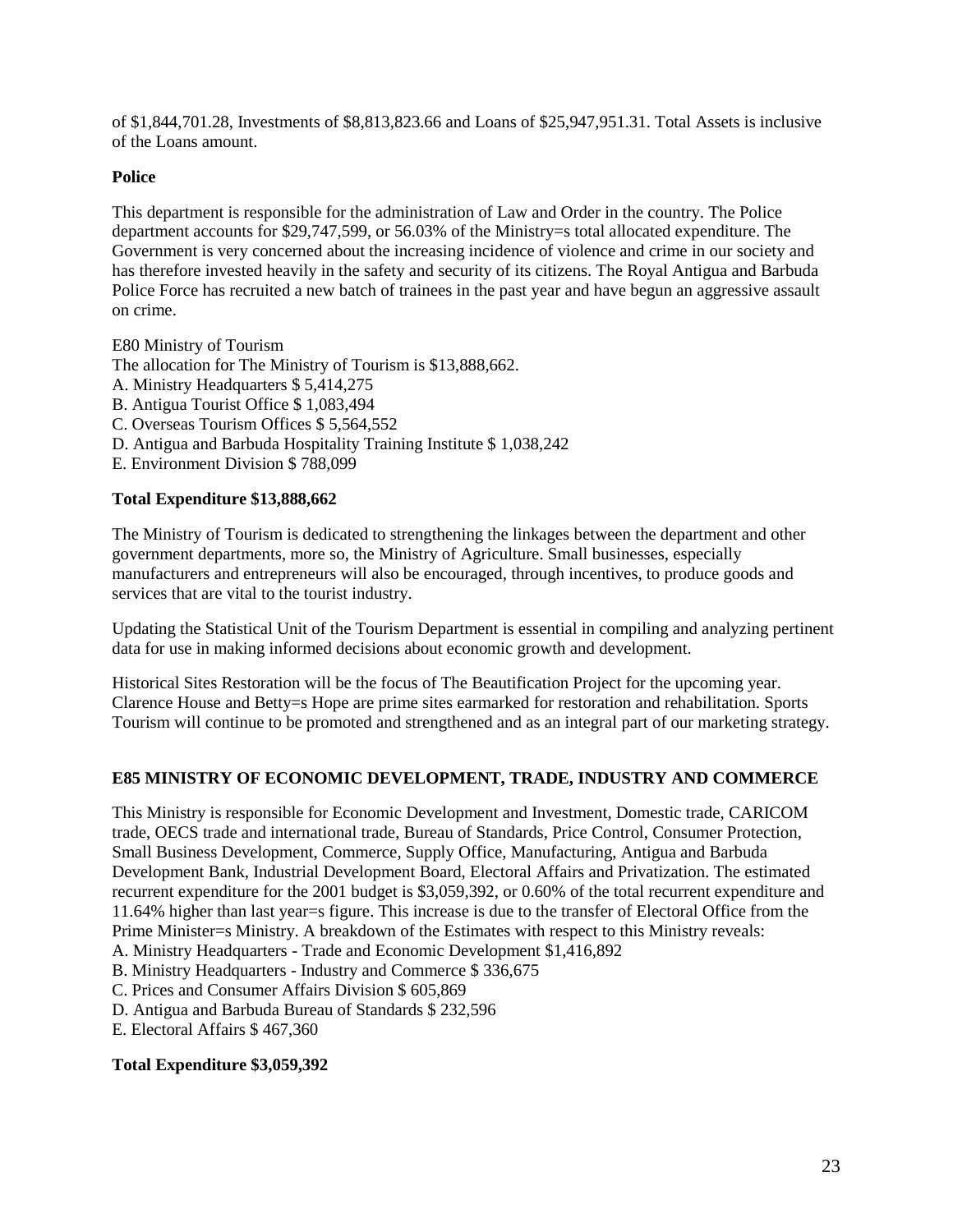The main role of this Ministry is the promotion and development of activities relating to domestic and international trade. It deals with trade regulations and standards, import and export licensing and monitoring, and trade and investment promotions. This Ministry, together with the private sector, aims to promote and facilitate the establishment of a dynamic business environment, in the midst of global change, through strengthening and enhancement of the Country=s productive capacity.

# **90 MINISTRY of PLANNING, IMPLEMENTATION, PUBLIC SERVICE AFFAIRS**

The Ministry of Planning, Implementation and Public Service Affairs= main goal is to facilitate the creation of an efficient and sustainable economy in order to provide a superior quality of life for Antiguans & Barbudans. Allocations to this Ministry are as follows:

- A. Ministry Headquarters \$ 3,016,394
- B. Statistics Division \$ 2,463,554
- C. Establishment Division \$ 4,011,146
- D. Training Division \$ 553,960

# **Total Expenditure \$10,045,054**

The Statistics Division will be conducting a national census in May of this year. The results of the Census will reveal the number of people residing in Antigua and Barbuda as well as other demographic information that shall assist in the formulation of development policy. The Public Sector Reform exercise is still in progress, and has been initiated to create a modern, efficient, productive and customer friendly Public Service. Additionally, the Ministry of Planning, Implementation, and Public Service Affairs, has been mandated by the Cabinet to implement a National Strategic Development Plan for the period 2001- 2004. Its purpose is to produce a plan effective and efficient economy, through Sustainable Development. According to the report coming from the Consultation on the National Strategic Development Plan, the main objectives of the Ministry are:

- 1. To ensure Sustainable Development
- 2. To increase efficiencies, productivity, and output of all sectors
- 3. To develop shared values and beliefs in order to improve performance and service quality
- 4. To develop strong, effective, strategic planning culture
- 5. To create economic diversification
- 6. To encourage private enterprise, separately, or in partnership with the

Government

- 7. To achieve equitable distribution of resources and benefits
- 8. To improve networking among Ministries

9. To engage civil society in construction, through the period of the development planning processes with a view to ensuring optimal input in the process

The Ministry of Planning with its implementation of both The National Strategic Development Plan and The Public Sector Reform Plan, will bring about economic diversity and facilitate a more competitive economy.

# **E95 MINISTRY OF INFORMATION, BROADCASTING, SPORTS AND CARNIVAL**

his Ministry is responsible for Youth Empowerment, Non-Formal Youth Skills, Sports, Carnival Development Corporation, Public Information and Broadcasting. The estimated recurrent expenditure for the 2001 budget is \$8,065,730, or 1.58% of the total recurrent expenditure, which is 52.91% higher than last year=s figure. This is due to the fact that Public Information and Broadcasting was transferred from the Prime Minister=s Ministry to this Ministry. The amount allocated to each department is as follows: A. Ministry Headquarters \$2,137,079